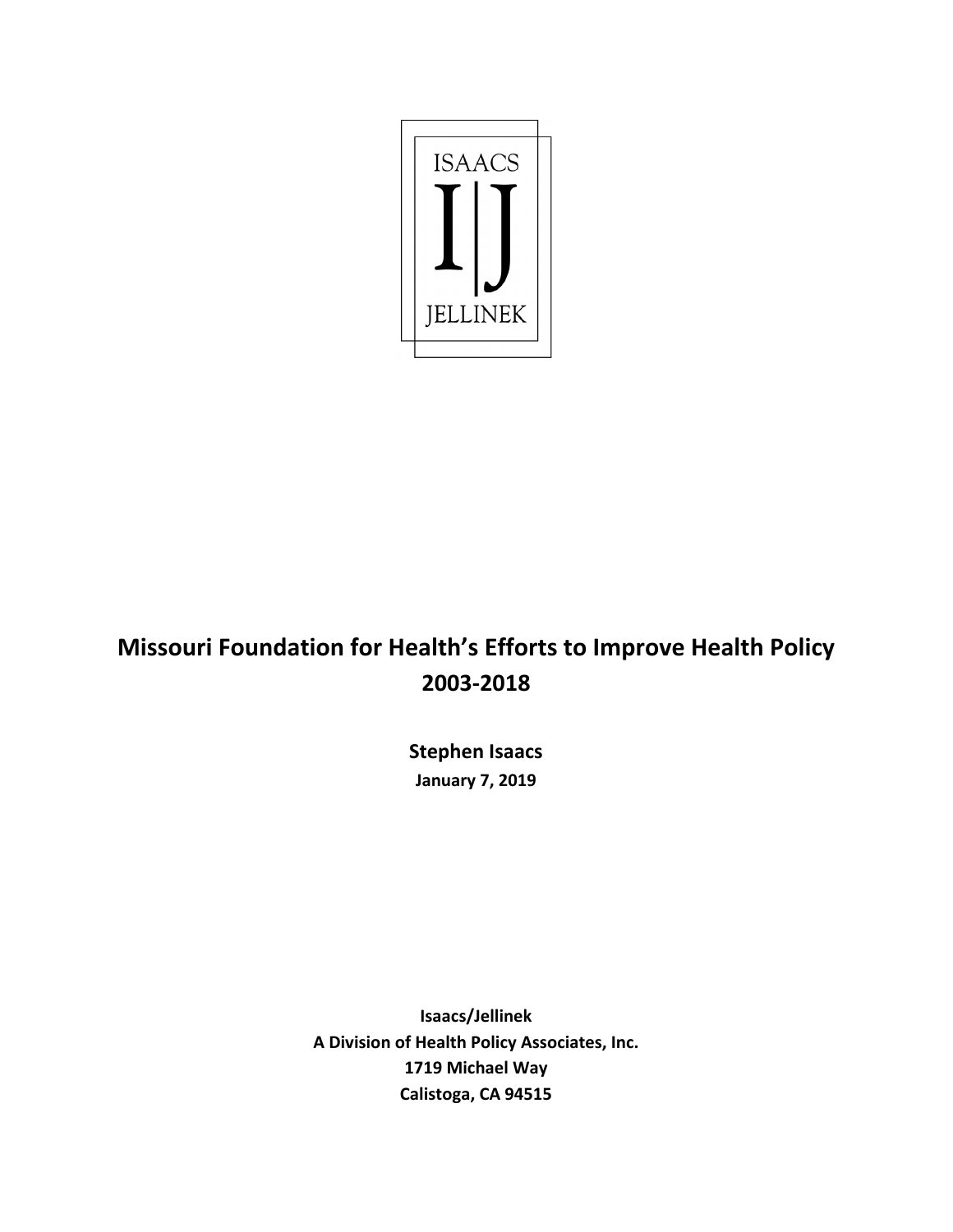# **Contents**

[Chapter 1. In the Beginning: Health Policy Becomes a Foundation Priority](#page-2-0)

[Chapter 2. Maintaining a Nonpartisan Stance in a Partisan Political Environment](#page-4-0)

[Chapter 3. Getting Started: 2003-2004](#page-6-0)

Chapter 4. [Health Insurance Coverage](#page-8-0)

[Informing Policymakers and the Public](#page-8-0)

[Explaining Health Reform](#page-10-0)

[Enrolling People in the Missouri Marketplace: The Cover Missouri Coalition](#page-12-0)

[Medicaid Coverage of Adult Dental Care](#page-13-0)—Restoration of State Dental Director Position

[Fixing the Medicaid](#page-16-0) Enrollment System

[Bringing Rate Review to Missouri](#page-17-0)

[Government Relations in Jefferson City](#page-18-0)

[Playing Small Ball](#page-19-0)

[Chapter 5. Health Equity](#page-21-0)

[Gathering and Sharing Information about Health Disparities](#page-21-0) [Research, Training, and Coalition Building: Missouri Health Equity Collaborative](#page-22-0)  (MOHEC) [Health Equity for the LGBTQ Community](#page-23-0) [Health Equity for African Americans](#page-25-0)

[Chapter 6. Emergency Medical Care: Time-Critical Diagnosis](#page-29-0)

[Chapter 7. Policy Components of Other Foundation Programs](#page-31-0) [The Tobacco Control and Prevention Initiative](#page-31-0) [Healthy Schools Healthy Communities](#page-32-0) 

[Chapter 8. Closing Observations](#page-33-0)

[Appendix: List of People Interviewed](#page-36-0)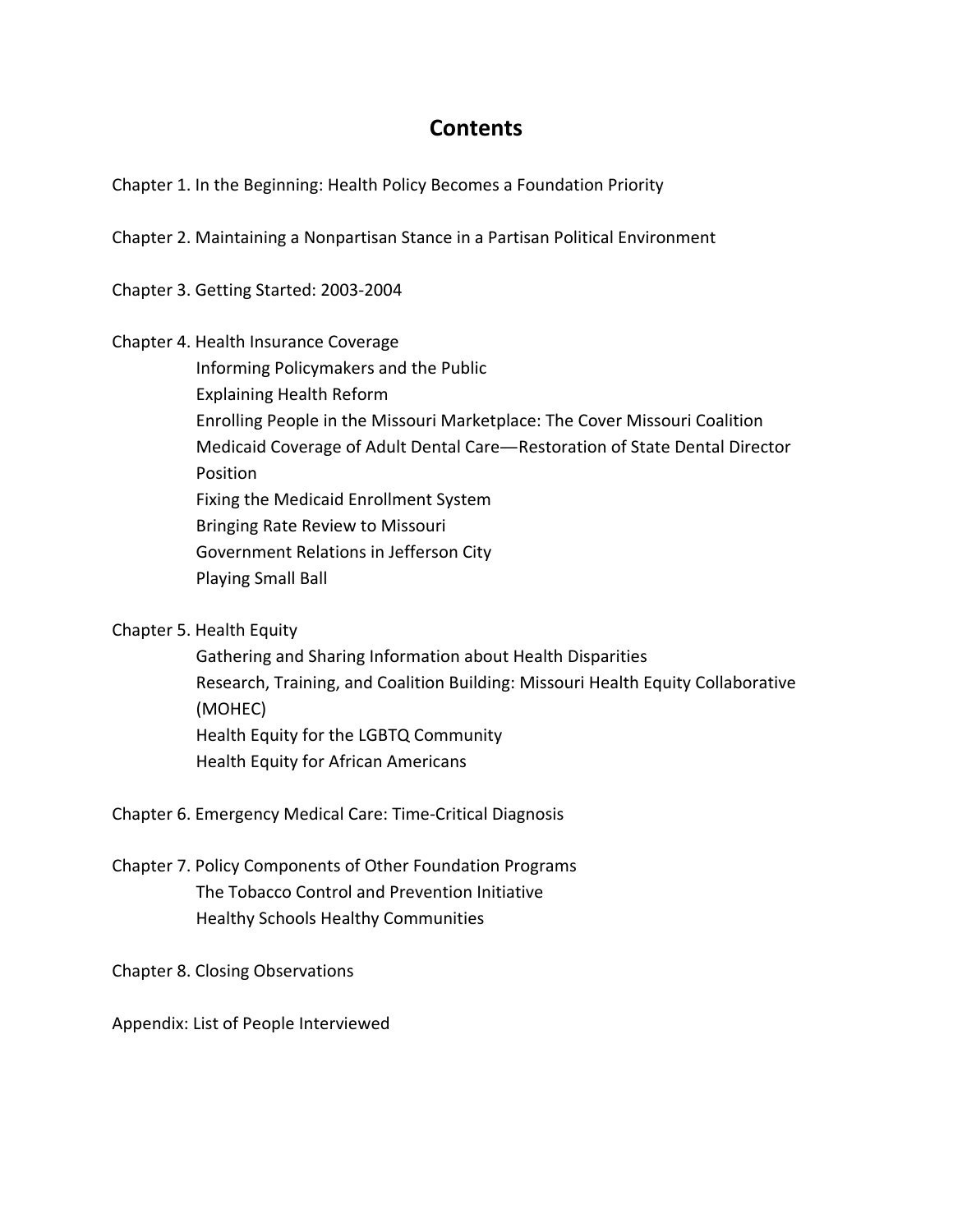# <span id="page-2-0"></span>**Chapter 1. In the Beginning: Health Policy Becomes a Foundation Priority**

On December 21, 2000, Missouri residents got an early Christmas present as the Attorney General's office transferred 14,982,500 shares of RightChoice stock worth \$483 million as well as \$12.8 million in cash to the newly created Missouri Foundation for Health. The transfer capped six years of a bruising legal battle that began in April 1994 when the nonprofit Blue Cross and Blue Shield of Missouri (Blue Cross) announced its plans to transfer most of its assets to a new for-profit subsidiary, RightChoice Managed Care, and to keep the proceeds for itself. When consumer advocates, such as Missouri Consumers Health Care Watch and Consumers Union, a national organization that challenged transactions such as this in many states, got wind of the proposed transaction, they raised a storm of protest. They argued that, under state law, a nonprofit corporation—which, after all, had benefitted for years from the tax advantages accruing to nonprofits—could not magically transform itself into a for-profit company and use the assets to award huge bonuses and stock options to its executives. "The money belongs to the public and should be put into a new foundation devoted to improving the health of Missouri residents," said attorney Joel Ferber, a leading consumer advocate opposing the transaction and later a member of the Foundation's Community Advisory Council.

The controversy led to extensive coverage in the media and a public outcry. Missouri's Insurance Commissioner, Jay Angoff, who had initially approved the transaction, changed course after discovering that Blue Cross had failed to disclose relevant materials. Toward the end of 1995, he stated that Blue Cross had violated state law and threatened to revoke its license. The Missouri Department of Insurance's stance triggered a lawsuit by Blue Cross in the Cole County Circuit Court, followed by a countersuit, and a series of appeals. Even as the matter was being litigated and a special master appointed by the judge overseeing the case was doing his investigation, settlement negotiations involving Attorney General Jay Nixon, Insurance Commissioner Angoff, the consumer groups, and Blue Cross were taking place.

By August 1998, the negotiators had reached a tentative settlement. Under its terms, Blue Cross, whose new president, John O'Rourke, had actively sought to defuse the situation, agreed to create a nonprofit health care foundation, with the initial Board chosen by a Community Advisory Council appointed by Governor Mel Carnahan and Attorney General Nixon. The settlement was subject to approval by the Circuit Court of Cole County where the matter had begun and whose judge, Thomas Brown III, wanted the court, not a foundation, to have control of the money. Finally, in December 1999, the Missouri Supreme Court ruled that the parties could settle the lawsuit themselves, without judicial approval. This gave the green light to the creation of Missouri Foundation for Health.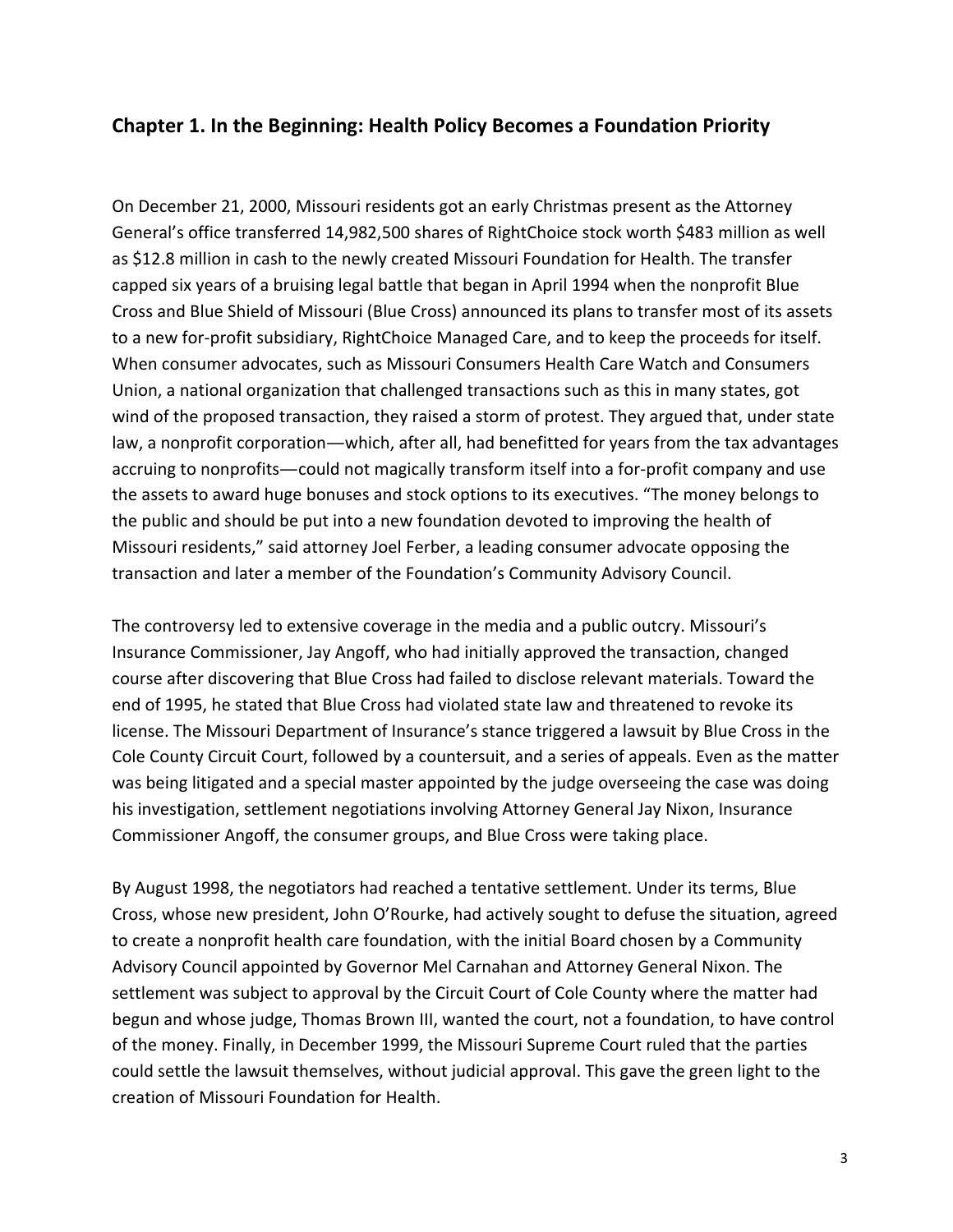Governor Carnahan died in a plane crash in October 2000, and it fell to Attorney General Nixon to oversee the formation of the foundation. The following month, he appointed a nominating committee that recommended thirty-five candidates for the Board. Nixon named fifteen of them as the initial Directors. The nominating committee then dissolved, and its members became the Community Advisory Council.<sup>[1](#page-3-0)</sup> In September 2001, the Foundation hired James Kimmey, a noted public health physician, as its first president and CEO.

Even before Kimmey had assumed office, the Board, in August 2001, had agreed that the Foundation "may elect to develop an internal capacity for policy analysis and publications." But it's one thing to have a vague policy statement; it's an entirely different matter for the Board to actually make policy a Foundation priority and invest Foundation resources. The matter came to a head in February 2002 when the Board and Community Advisory Council considered a proposal to allocate 5 percent of the Foundation's payout to policy analysis, innovation, and communications activities. "There was widespread skepticism," said Will Ross, a nephrologist and former chairman of the St. Louis Board of Health, who joined the Board in 2004 and served as chairman of the Health Policy Committee. The skeptics argued that the Foundation had been established to provide health care to those most in need, and making small grants to community organizations could best achieve that. Proponents of a policy approach argued, in the words of Steve Pu, a surgeon from Kennett who was the first chair of the Health Policy Committee, "No matter how much money we gave away, we would not have the impact we wanted, and that to have real impact, we should try to bring about policy change."

The debate was settled in July 2002 when the Board agreed to allocate 5 percent of its payout to policy and advocacy. The same year, the Foundation hired its first policy staff members: Leslie Reed, who had been a health services researcher with The California Endowment, the foundation whose creation had sparked that of Missouri Foundation for Health, as its Director of Health Policy<sup>2</sup>, and Ryan Barker, as its Policy Associate. Barker, whose background includes graduate degrees in social work and public policy, work with homeless youth, and program experience with mental health and substance abuse, now serves as the Foundation's Vice President of Health Policy. The Foundation made its first policy grants in 2003.

<span id="page-3-0"></span><sup>&</sup>lt;sup>1</sup> From that point on, the Community Advisory Council recommended candidates to the Board, which elected the directors.

<span id="page-3-1"></span><sup>&</sup>lt;sup>2</sup> Reed later became the Vice President of Health Policy, a position she held through 2008.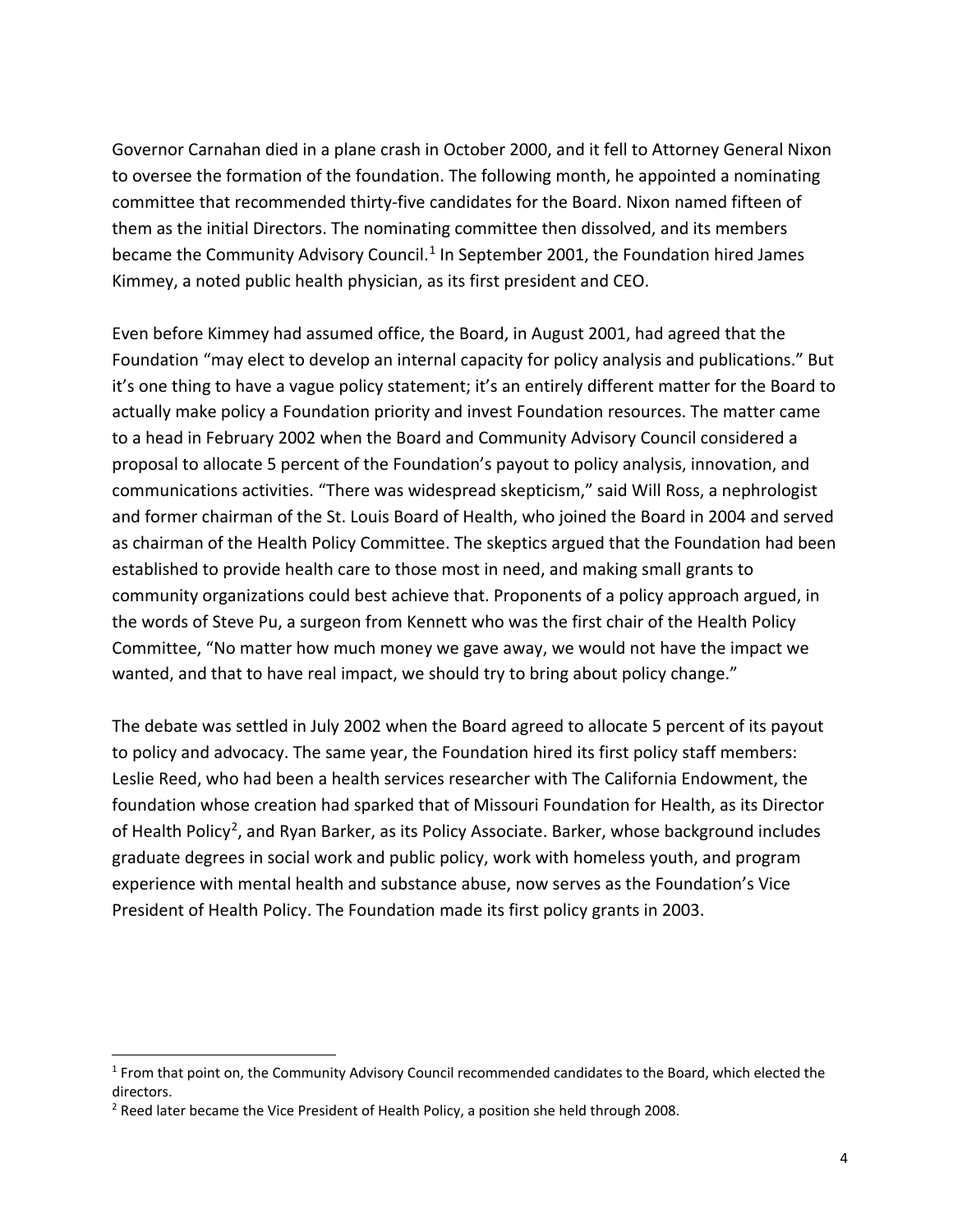# <span id="page-4-0"></span>**Chapter 2. Maintaining a Nonpartisan Stance in a Partisan Political Environment**

Created amid legal controversy, the Foundation's policy work has taken place in an atmosphere of political controversy. The Foundation's first Board was appointed by a Democratic Attorney General at a time when Republicans were just beginning their ascendancy in the state and the partisanship that characterizes today's politics—what the *New York Times* recently referred to as "the raw culture war battles that plague the state"—was just heating up. $3$ 

During the Foundation's early years, some Republicans in the Missouri House of Representatives, who viewed the Foundation and its grantees as overly liberal and who argued that the assets belonged to the public, made several attempts to take over the Foundation's endowment. In December 2007, Governor Matt Blunt, a Republican, tried to engineer a state takeover of the Foundation's grant budget. Steve Pu recalls a meeting that Kimmey and he had with Governor Blunt. "Once the pleasantries were dispensed with, the Governor pulled out a letter requesting that the Foundation devote nearly its entire grantmaking budget to state agencies, even specifying how much money the Foundation should give to each of them. He said that it was the taxpayers' money, and as such, the Governor should have the right to decide how to spend it. Dr. Kimmey politely told the Governor that we would take the request into consideration." The next month, Kimmey responded in writing and turned down the Governor's request. The Governor then attacked the Foundation publicly, and continued the attacks until the middle of 2008 when the race for governor drowned out the matter. Democratic Attorney General Nixon won the election for Governor and held the position through 2016.

Recognizing that to be effective, it would have to carefully tread among warring political factions, the Foundation has taken pains to present itself as, and to be in practice, strictly nonpartisan. "Health care should not be partisan," Kimmey said. "We were dealing with facts and with research that dealt with health. We were trying to get the best information out there, which policymakers could accept or oppose." The articles of incorporation reinforce the importance of nonpartisanship. Although the Foundation, as a 501(c)(4) corporation, is legally permitted to lobby, the articles state that it is prohibited from "carrying on propaganda or otherwise attempting to influence legislation" and that it must conduct itself as a 501(c)(3) corporation. Furthermore, given its creation from assets that belonged to the public, the

<span id="page-4-1"></span><sup>&</sup>lt;sup>3</sup> In 2000, Democrats controlled not only the Attorney General's office but that of the Governor and the House as well. Republicans also controlled the Senate in 2000, and by 2003 had gained control of the House as well. Republicans have maintained their majority in both chambers since that time, holding a veto-proof majority in both houses since 2010.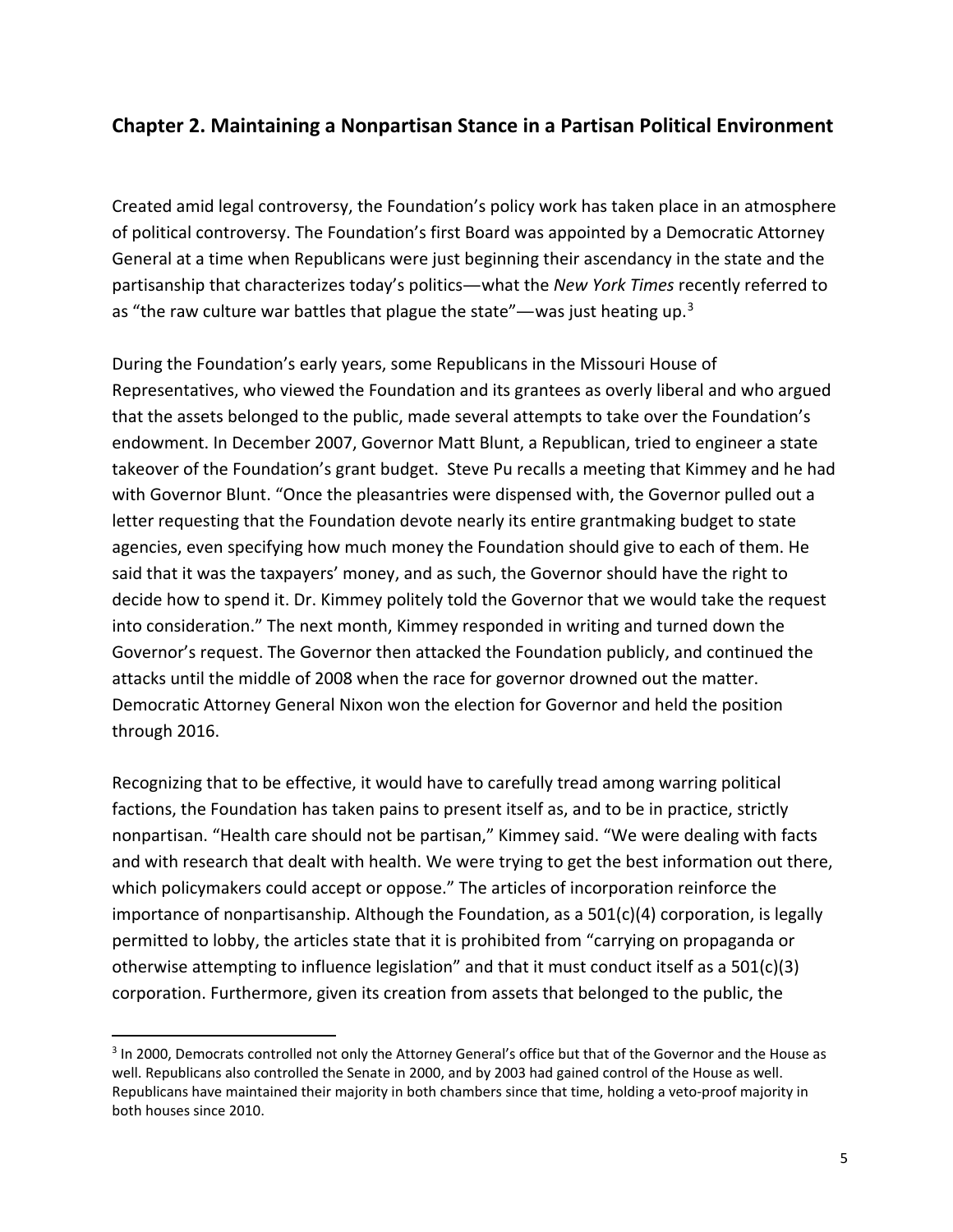Foundation has always seen itself as being responsive to the people of the state and open in letting the public know what it is doing.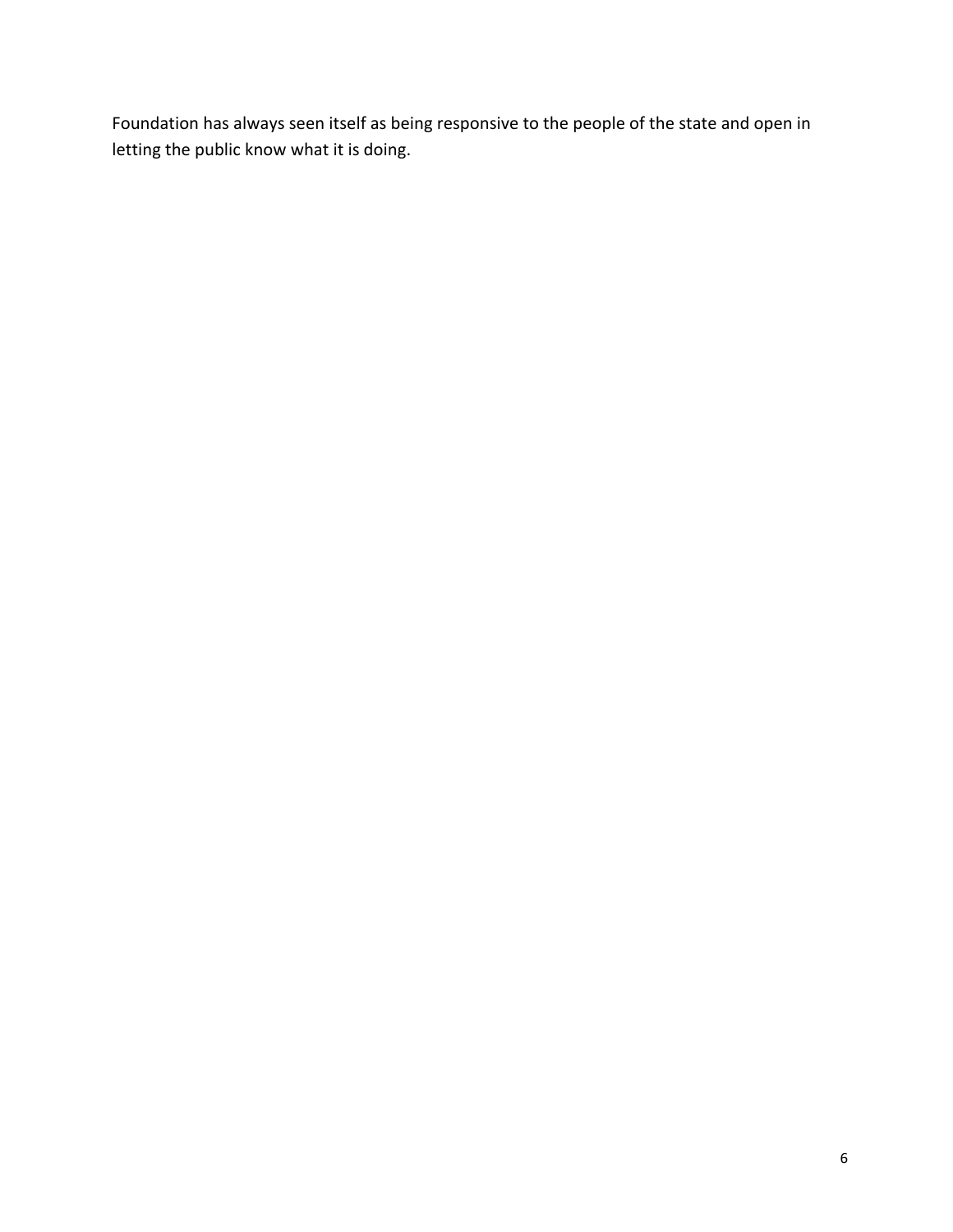# <span id="page-6-0"></span>**Chapter 3. Getting Started: 2003-2004**

As is the case with all new philanthropies, the Foundation spent the first couple of years figuring out where it could have the most impact and which organizations and agencies it could work with most effectively. Moreover, it wanted to get money out the door. In 2003, the Board set a policy goal of "leading efforts to attain a future in which all residents have equal access to high-quality and cost-effective preventive services without regard to any factor except their need." It established five broad priority areas to guide its policy work: (1) universal coverage; (2) emergency medical care; (3) community-based prevention; (4) children's health; and (5) disparities. The Foundation soon eliminated community-based prevention and children's health as priorities, but expanding coverage and achieving health equity have remained its two principal areas of focus over time and up to the present. Although not as consistently high a level of priority as equity and coverage, the Foundation strove to foster a coordinated system of emergency medical care for many years.

Given the Foundation's controversial birth, the suspicion among Republicans that it was controlled by Democrats, and the increasingly red hue of the General Assembly, the Foundation believed it was important to establish itself quickly as a trustworthy source of nonpartisan information on health. Its research and reports would have to be credible on both sides of the aisle.

This was a tall order, and the Foundation quickly set in motion what was to become a major effort to conduct research on health policy and disseminate the results. "There was a lack of knowledge about health in the state," Barker said. "We decided we were going to fill gaps in the data. We saw a lack of data on Medicaid and insurance, and we focused on them. But we also saw the need for good data on equity, where there was a lack of digestible information. So we did our reports on African-American and Latino disparities, which morphed into our *Health Equity Series*."

In 2003-2004, the Foundation, through its policy unit, commissioned respected health policy researchers to analyze Missouri's health insurance and delivery systems, with a particular focus on Medicaid. These appeared primarily in a series of *Show Me* reports issued in 2004 and 2005 that included:

• A report on health care expenditures and insurance in Missouri by Emory University professor Kenneth Thorpe.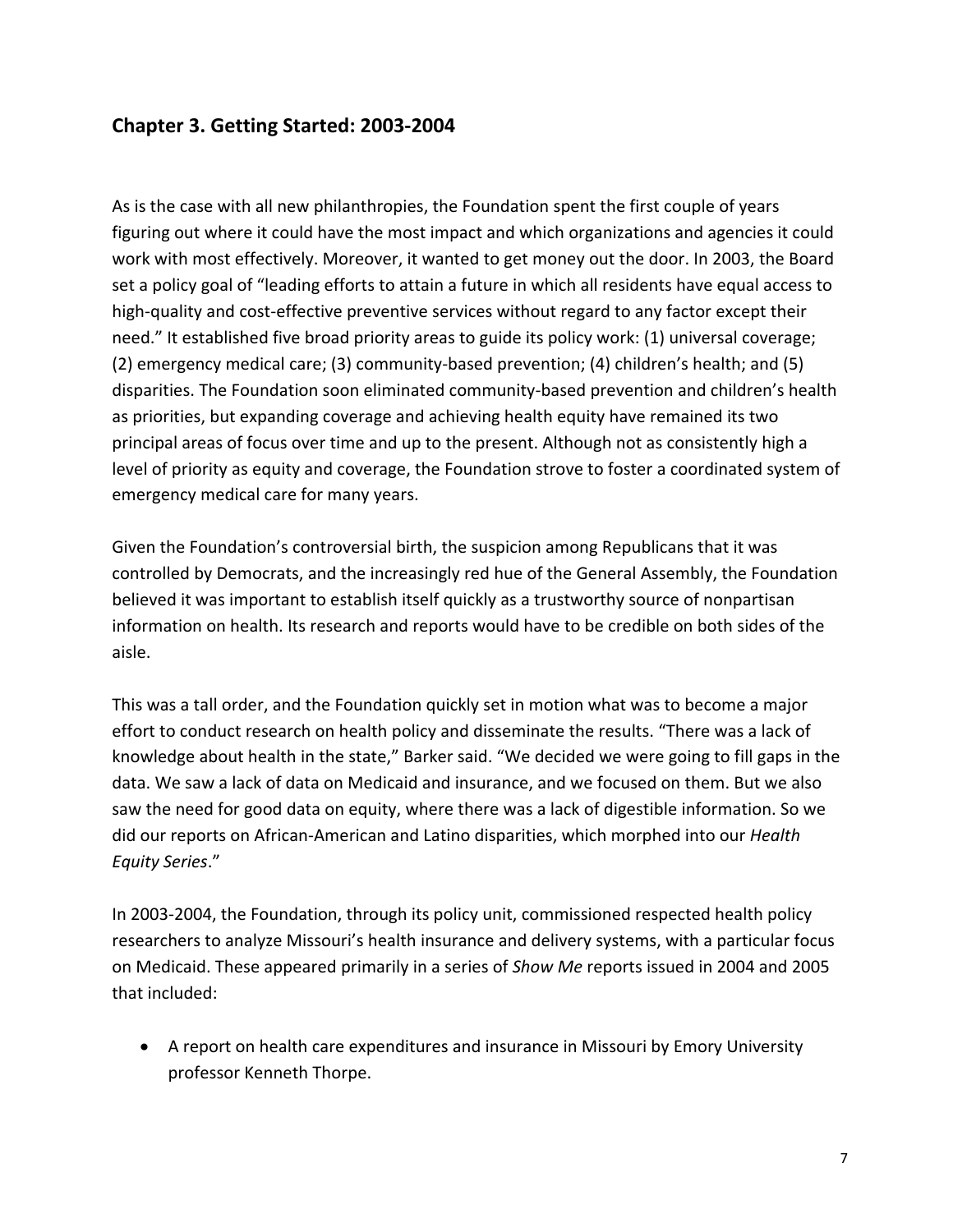- An examination of survey data on Missouri's uninsured population by then St. Louis University professor and current Washington University professor Timothy McBride.
- A poll of the public's opinion on Medicaid by the survey research firm, Lake, Snell, Perry & Associates.
- A survey on employer-based coverage by the Health Research & Educational Trust.
- A report on the economic and health benefits of Medicaid by Legal Services of Eastern Missouri.

Although most of the research and reports authorized in 2003-2004 were directed toward health insurance coverage, the roots of the Foundation's work to reduce disparities can be traced to this period as well. In the winter of 2003, it made a grant to the Missouri Department of Health and Senior Services to produce a report on African-American health disparities. The next year, it commissioned the department to do a follow-up report on disparities affecting Hispanics. Additionally, the Foundation awarded funds to the University of Missouri-Columbia and Washington University for a report on confronting health care disparities in the state.

At the same time, the Foundation was beginning its support of the advocacy community. "We convened an advocacy retreat in 2003 with about thirty-five advocacy groups," said Barker. "What we found was a group of advocacy organizations that distrusted each other, and had turf problems. They didn't work collaboratively, and could often be easily dismissed by the legislature." So the Foundation began its efforts to strengthen the advocacy organizations and encourage them to work in a coordinated fashion. In addition to awarding grants to organizations that allowed them to carry out specific advocacy tasks, it began its General Support of Advocacy program in 2004. This provided core support to the recipients, thus relieving the pressure to compete with one another for funds. The Foundation also began funding annual Advocacy Retreats in Jefferson City.

Additionally, the Foundation began its longstanding relationship with David Winton, a partner in Penman & Winton, a lobbying firm that mainly represents clients in the not-for-profit sector. In fact, Winton does not do any lobbying for the Foundation—and is prohibited from doing so by the articles of incorporation. Instead, he keeps his finger on the pulse of politics and policy in Jefferson City: tracking pending legislation, keeping the Foundation and the advocates up to date on what's going on in the state capital, providing information on health care to interested legislators, and advising the Foundation on policy strategies.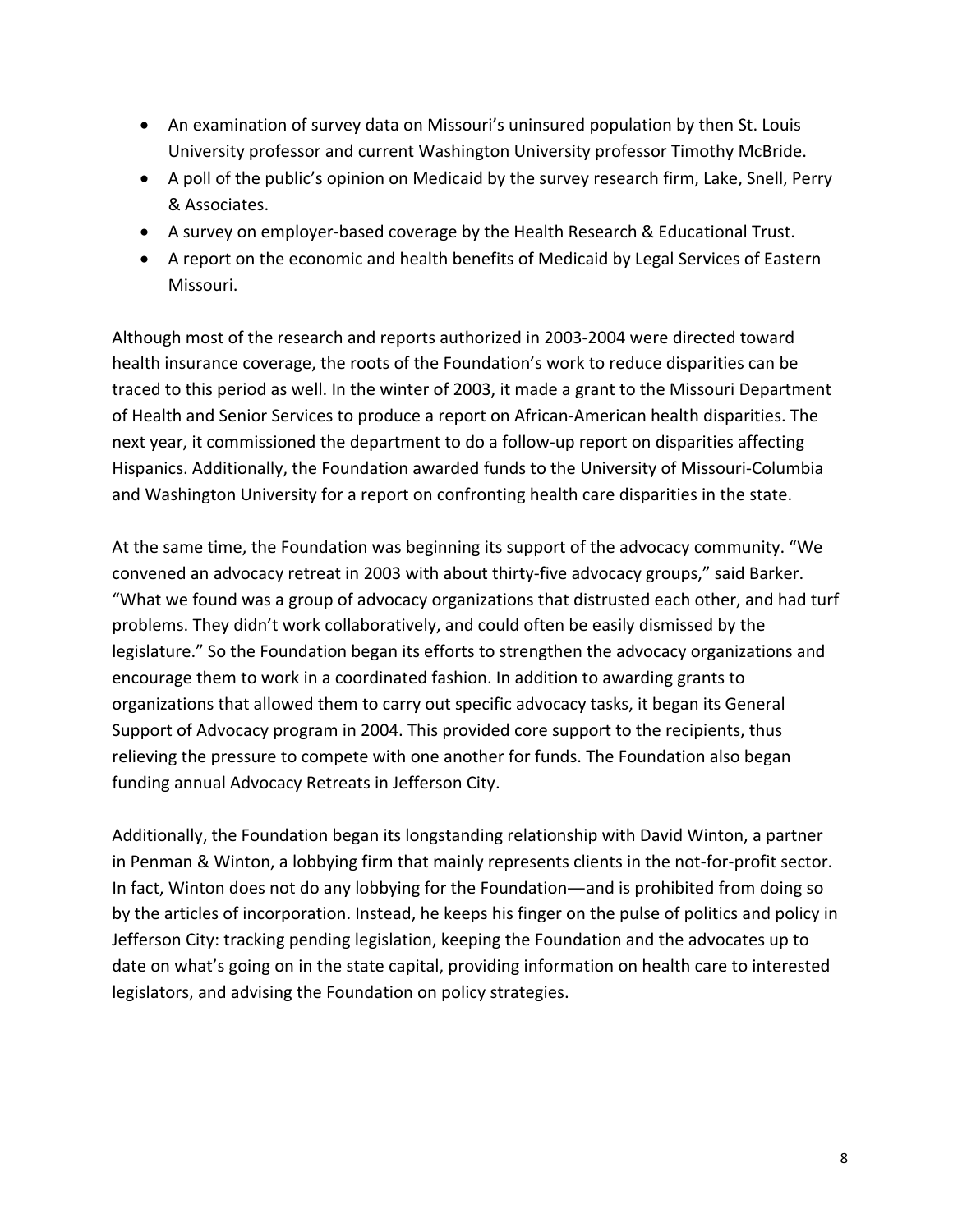# <span id="page-8-0"></span>**Chapter 4. Health Insurance Coverage**

On January 10, 2005, Matt Blunt was sworn in as Missouri's fifty-fourth governor. In addition to capturing the statehouse, Republicans controlled both the Missouri Senate and the House of Representatives. In his state-of-the-state address later in the month, Governor Blunt announced his plan to dramatically reduce Medicaid spending to help make up for a \$600 million budget shortfall. The cuts, which were passed in short order by the General Assembly, affected both eligibility and benefits. More than 100,000 people lost Medicaid coverage due to tightened eligibility requirements. Among the benefits cut were adult dental care, hospice, podiatry, and rehabilitation therapy—even batteries for wheelchairs.

The General Assembly also declared that the Medicaid program would end and be replaced by an entirely new one within three years. This happened in 2007 with the creation of MO HealthNet, which retained the strict eligibility requirements. Services such as physical therapy, podiatry, hearing aids, and adult dental care remained uncovered.

### *Informing Policymakers and the Public*

"2005 was a watershed year for us," Barker said. "It gave us the opportunity to become and to be seen as experts in Medicaid and a source of data useful to the advocacy community, policymakers, and the public. We now had something concrete to focus on: research and analysis on Medicaid—things like what is the impact of these cuts." The Policy Department redoubled its research and dissemination efforts.

*Missouri Medicaid Basics* first appeared in the winter of 2005. Using data provided by the Department of Social Services, the booklet provided readers with a clear, easy-to-understand, and comprehensive description of this important program that covers one out of every six Missourians, or nearly a million people. Updated periodically (most recently in 2017), *Missouri Medicaid Basics* became the Foundation's most popular publication. The 2017 version was distributed, at last count, to more than 2,500 organizations and the entire General Assembly.

Building on its *Missouri Medicaid Basics* and its *Show Me* series, the Foundation funded additional studies examining the state's Medicaid program and, more broadly, explaining health insurance in the state and the nation:

• Washington University prepared analyses of how the 2005 Medicaid reforms had affected coverage and care and examined the barriers to accessing Medicaid services.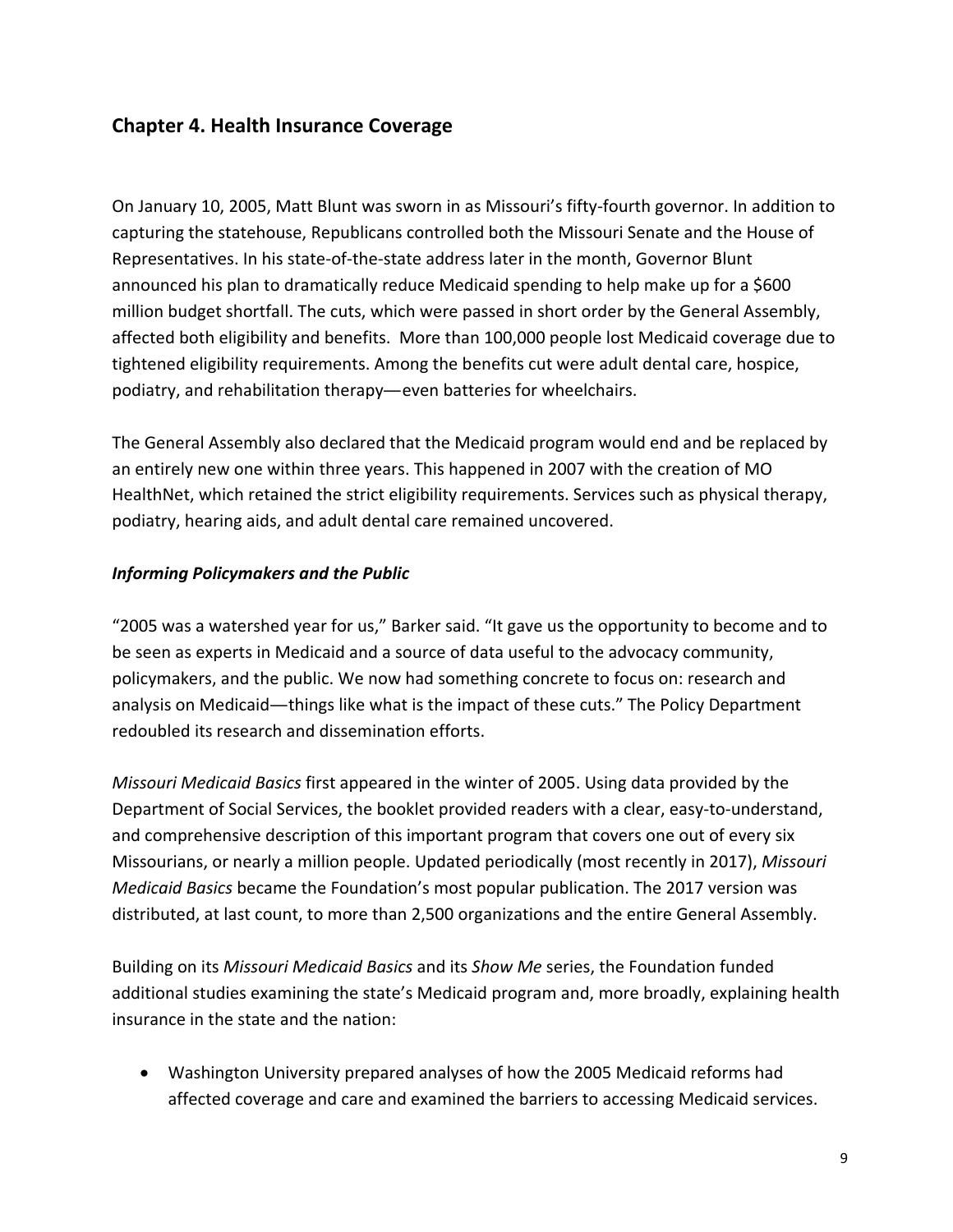- The *Health Policy Publications* series, mainly written by Barker and the policy staff, explored a variety of issues, including pay for performance, long-term care, and medical homes.
- Through the Cover Missouri project the Foundation issued reports and fact sheets ranging from the state of Missouri's health to a summary of U.S. health care coverage and from covering employees of small businesses to children's health. Some of the reports were prepared internally, while others were done under contracts with groups such as Community Catalyst and Families USA.
- Health Management Associates issued a series of reports examining the effect of Medicaid reform on the safety net, how Medicaid reimbursement rates influenced participation by providers, and strategies to offset the cost of premiums in public health coverage initiatives.
- The St. Louis Area Business Health Coalition explored charity care at Missouri hospitals.

During the period 2005-2008, the prospects for health reform at the federal level were dim, and attention had turned to state governments. Many states were experimenting with plans to expand coverage, most notably Massachusetts, which had passed its widely publicized health care reform in 2006. In this environment, the Foundation, too, looked for ways to achieve universal or near-universal coverage in the state. It asked Timothy McBride and his colleagues at St. Louis University to analyze health care reform in Massachusetts; Kenneth Thorpe at Emory University to examine ways to finance health care for Missouri's uninsured population; Health Management Associates to analyze Medicaid reforms in Idaho, Kansas, Kentucky, and West Virginia; and Washington University to analyze what impact the proposed 2007 Missouri Medicaid reforms were likely to have.

The Foundation also commissioned the Urban Institute, a respected health policy research organization located in Washington, DC, to prepare a series of studies that would provide a roadmap to health reform in Missouri. The Institute's reports, fact sheets, and data books covered just about every aspect of health reform, with particular attention to Medicaid expansion. The studies were published as part of the *Cover Missouri* series between 2006 and 2008.

In addition, the Foundation sought to make health care understandable to the public, primarily through the Missouri Health Care Journalist Scholarship Program at the Association for Healthcare Journalists, which began in 2005 and continues to the present. The Foundation has also supported public radio KBIA's Health and Wealth Desk at the University of Missouri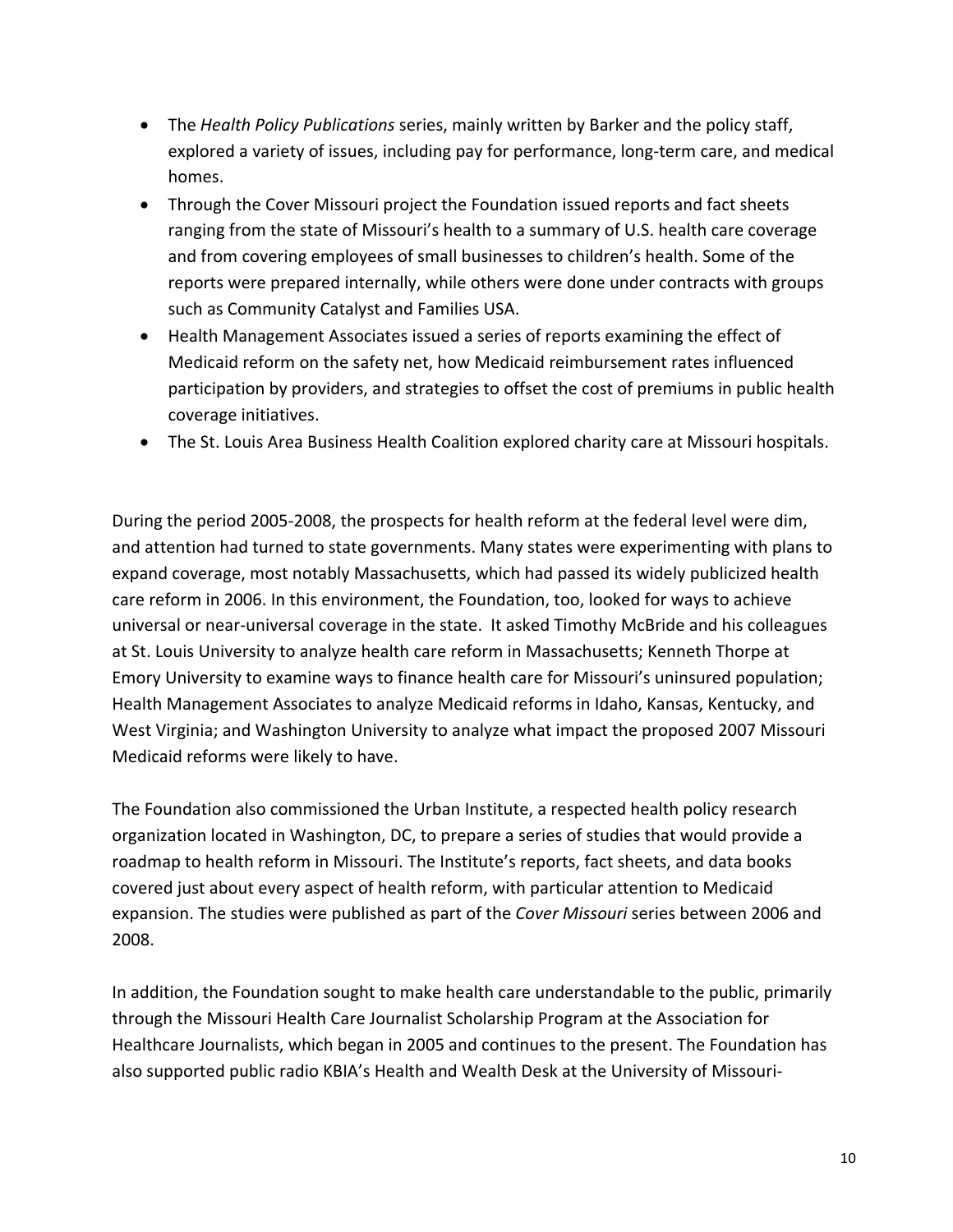<span id="page-10-0"></span>Columbia since 2013 and to the St. Louis American Foundation for health and disparities reporting.

It is difficult to know with any certainty how much influence the Foundation's research and publications had. Since the Foundation has not systematically tracked the number of print publications it has distributed or who receives them, it is hard to get a good idea of readership. Among those people interviewed for this report who had an opinion on the question, the consensus was that the publications are highly respected as informative and unbiased, that *Medicaid Basics* is considered invaluable by those who have an interest in Medicaid, and that people read a publication, either in print or online, when they need information on a topic. Whatever their influence on policy, the Foundation's research and publications gave the Foundation credibility. "Clear and nonpartisan policy work elevated the Foundation more than anything else," former Board member Will Ross said. "We just gave them the facts and laid out the options. The Foundation became trusted and respected as a reliable source of nonpartisan information."

With the election of Barack Obama as president in 2008 and his announced intention to do something about health reform quickly, all eyes turned to Washington. In Missouri, the newly elected Democratic governor, Jay Nixon, like other state governors, waited to see what the federal government would do. Both the state Senate and House of Representatives retained Republican majorities.

### *Explaining Health Reform*

In Washington, the year 2009 saw a flurry of health reform proposals, competing bills, and contentious hearings in half a dozen House and Senate committees. Nobody but the most dedicated health policy experts understood what was in the different bills or what they meant. That left an opening for the Foundation's Policy Unit. "We were already positioned as health policy experts in Missouri," Barker said. "So at that point, we went out and made presentations explaining the various proposals and what they meant." The "we" refers to Barker and Thomas McAuliffe, a former seminarian who taught in Japan, worked as a manual laborer, and holds a master's degree in political science from Purdue University. He joined the Foundation in 2005 as a Policy Analyst and is currently its Director of Health Policy.

The Patient Protection and Affordable Care Act (ACA), which passed Congress without a single Republican vote, was signed into law on March 23, 2010. It triggered a furious response by opponents who were determined either to repeal it or impede its implementation. The most serious challenge was a lawsuit to have the ACA (or, more precisely, the individual mandate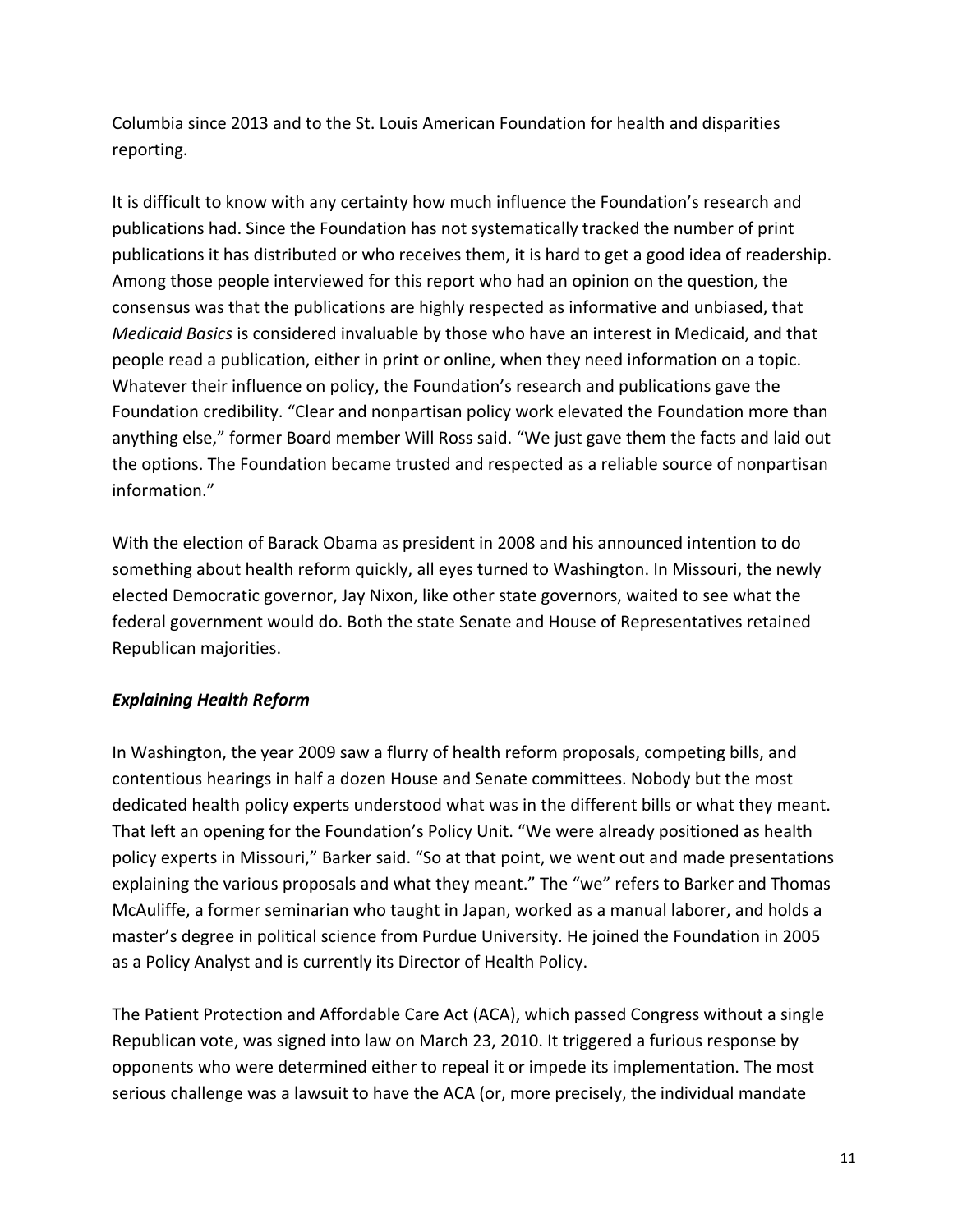requiring everybody to have health insurance) declared unconstitutional. The U.S. Supreme Court decided the case, *National Federation of Independent Business v. Sibelius*, in 2012. Writing for a narrow majority, Chief Justice John Roberts upheld the law's constitutionality as within Congress's taxing power. This cleared the way for "exchanges" or "marketplaces" to begin offering subsidized health insurance policies to individuals who qualified. At the same time, the Supreme Court ruled that Congress did not have the authority to *require* states to expand Medicaid eligibility.

Signaling their opposition to the ACA, Missouri voters passed statewide propositions in 2010 and 2012 and the General Assembly passed a law in 2012 that, in their totality, prohibited the government from establishing a state-run marketplace and from using state funds to enroll people in the [federally operated] Missouri Marketplace.<sup>[4](#page-11-0)</sup> Furthermore, the legislature refused to expand Medicaid eligibility.

Passage of the ACA energized the policy department. "We now had a purpose, a unifying theory," McAuliffe said. He and Barker ramped up their public speaking engagements. They made hundreds of presentations to community groups around the state. They gave frequent interviews to the media. The goal of the public speaking: to make this complex piece of legislation and its implications for Missouri understandable to the lay public and to policymakers. "The staff [Barker and McAuliffe] spent a lot of time going around the state and talking about the ACA," said Wayne Goode, who served in the General Assembly for forty-two years and later on the Foundation's Community Advisory Council and Board. "They did amazingly well in keeping the presentations as nonpartisan as possible, and not appear to be advocates. They would open with, 'We are going to talk to you about what is in the ACA as well as what is not. It is up to you to determine if it is what you want.' That approach kept arguments to a minimum."

The Foundation's ambitious research and publications program picked up even more steam, but the emphasis now shifted to the ACA and its meaning for Missourians. Between 2010 and 2012, the Foundation issued, among others, the following:

- *An Overview of Federal Health Reform*
- *A Quick Guide to Health Reform*

<span id="page-11-0"></span><sup>4</sup> Proposition C (2010) would, if constitutional, have exempted Missouri from the ACA's requirement that individuals buy health insurance. Senate Bill 464 (2012) prohibited the establishment of a state exchange and forbade state agencies and employees from participating in the federal exchange. In Proposition E (2012) the voters overwhelmingly approved a ballot initiative that prohibited the establishment of a state exchange in Missouri.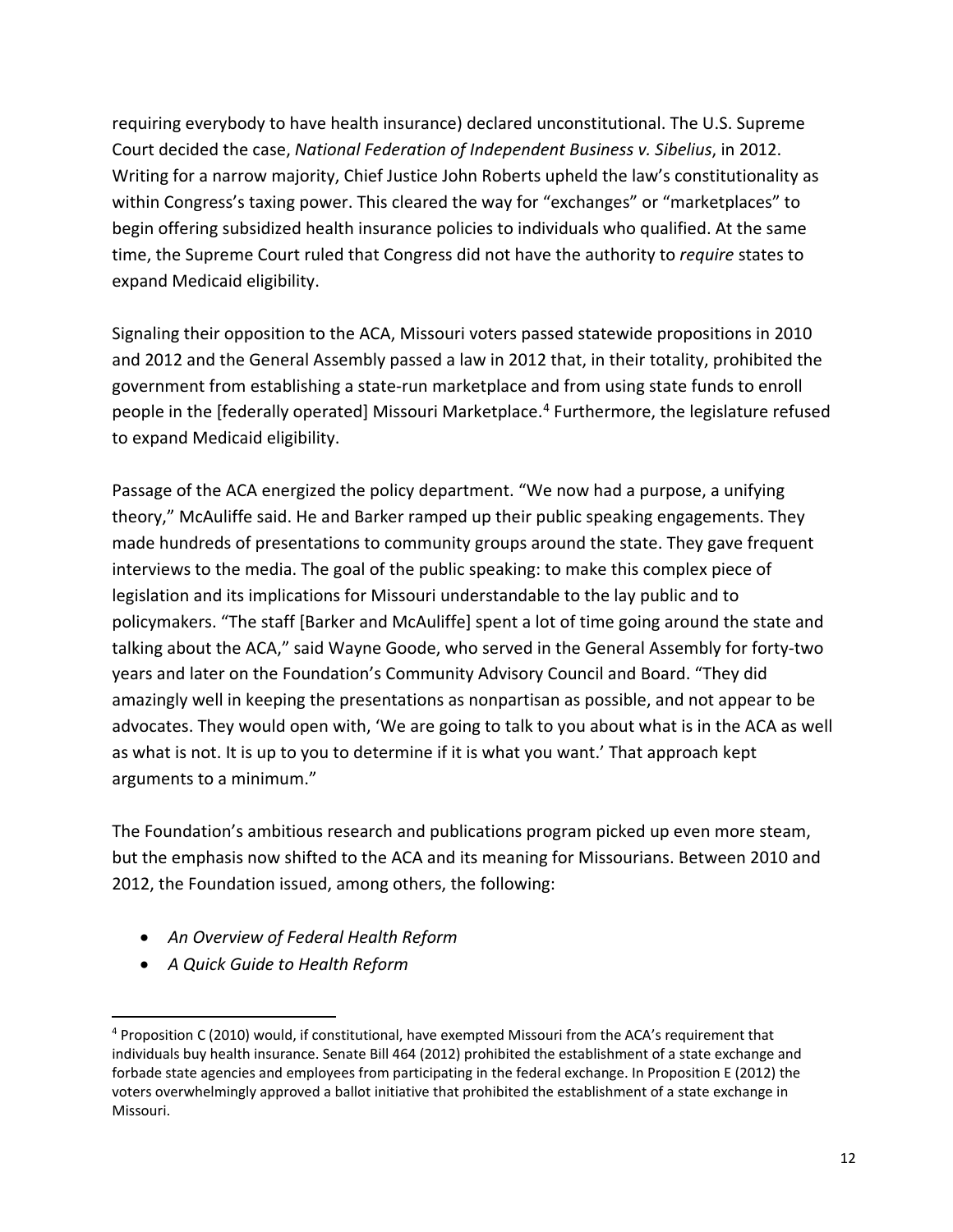- <span id="page-12-0"></span>• *Acronyms and Abbreviations in the Affordable Care Act*
- *Women's Health Coverage and the ACA*
- *The U.S. Supreme Court's 2012 Ruling*
- Views of Missouri Voters on Issues Relating to Health Care Reform (subsequently published every two years)

Through 2018, the Foundation's reports, data sheets, fact books, and briefs touched on just about every aspect of health that might interest policymakers and the public: the safety net; long-term care; the state of Missouri's health (published every two years): ways to "bend the cost curve"; characteristics of the uninsured; and Medicaid work requirements, among others. The Foundation's staff wrote some pieces; it commissioned outside experts, such as Lewin Associates, Health Management Associates, and Lake Associates, to do others.

# *Enrolling People in the Missouri Marketplace: The Cover Missouri Coalition and the Expanding Coverage Through Consumer Assistance Program*

Even as it was working to educate the public and policymakers about health reform and its meaning for Missouri, the Foundation was working with non-profit organizations to fill a major gap created by the state's refusal to have anything to do with the marketplace mandated by the ACA: the lack of trained people to help individuals and families enroll in the Missouri Marketplace.

As part of the ACA, the federal government employed trained "navigators" to assist people to enroll in an exchange. But there simply were not enough of them. So in 2012, at the urging of Robert Hughes, a former Vice President of the Robert Wood Johnson Foundation who had become the Foundation's second President and CEO earlier that year, the Foundation decided to rebrand the Cover Missouri project as the Cover Missouri Coalition and to shift its focus to enrollment. In the summer of 2013, the Cover Missouri Coalition became a membership organization consisting of community health centers, hospitals, health systems, and community organizations. Currently numbering 1,000 members from 300 different organizations, the Cover Missouri Coalition serves as an umbrella group overseeing enrollment activities in the state. It has a website that explains the ACA and allows people to find in-person assistance with enrollment in the Marketplace (and, when applicants qualify, Medicaid).

To compensate for the lack of enrollment specialists, the Foundation funded a separate program under the Cover Missouri Coalition. The Expanding Coverage Through Consumer Assistance program trains Certified Application Counselors, who, working through health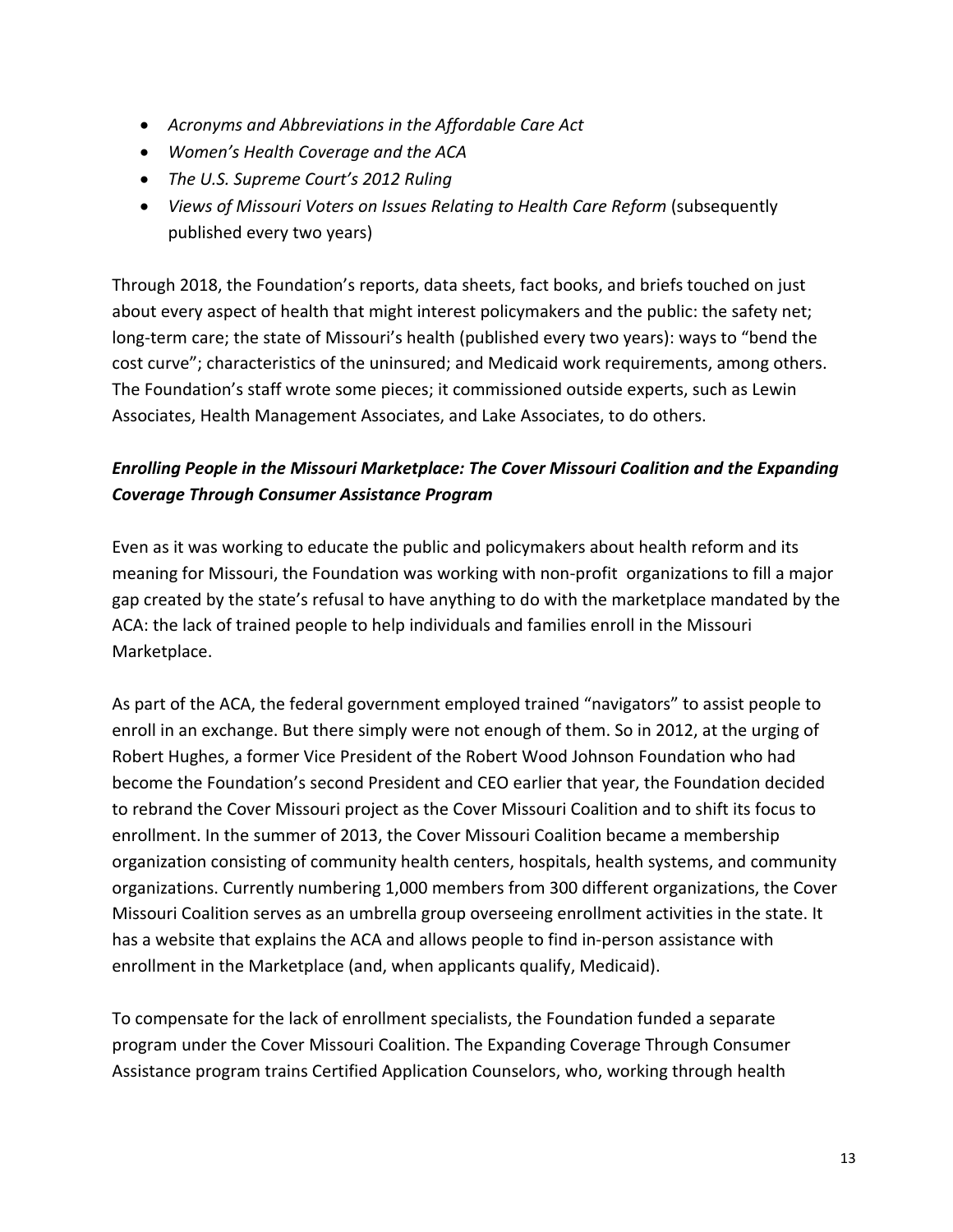<span id="page-13-0"></span>centers, health systems, and community organizations, help people enroll in the Missouri Marketplace (and Medicaid when applicants qualify).

The Foundation's goal was to reduce the uninsured rate in the state from 15 percent in 2014, when the Missouri Marketplace opened, to 5 percent by 2018. In fact, the percentage of uninsured dropped to less than 10 percent by 2018. Nancy Kelley, a Foundation Program Director in charge of its enrollment programs, said, "Five percent was not possible to reach without Medicaid expansion"—something that some of the Foundation-funded advocacy grantees have been working on.

Many Board members and grantees interviewed in the course of this report cited the Foundation's enrollment activities as singularly effective. One Board member told us, "I think the Foundation's enrollment strategy was brilliant, and the work of the Cover Missouri Coalition was also brilliant." Another said simply, "I'd give the Cover Missouri Coalition and the enrollment assisters an A-plus." How much did the Foundation's enrollment assistance contribute to the decline of those without health insurance from 15 percent to less than 10 percent? "We can't know at this time," said Timothy McBride, the Washington University policy expert who monitors enrollment in his role as chairman of the MO HealthNet Oversight Committee. "The best we can do is to make a circumstantial case by comparing Missouri to other states."

### *Medicaid Coverage of Adult Dental Care and Restoration of State Dental Director Position*

Funding of adult dental care was cut from Medicaid in Missouri in 2005. This benefit was restored in 2016, due largely to the leadership of the Missouri Coalition for Oral Health, which has been supported by the Foundation, other health foundations, private donations, and memberships. Moreover, through the Coalition's efforts, the position of state Dental Director, which had been vacant since 2003, was finally filled, enabling Missouri to receive oral health funds from the CDC and greatly increasing the likelihood of securing funds for oral health initiatives from other federal government sources. The Coalition also worked with legislative champions to establish the Oral Health Caucus, the first in the state's history.

The Foundation had been working for many years to improve oral health in the state, making grants as early as 2005 to establish and operate the Missouri Coalition for Oral Health. [5](#page-13-1) Due to lack of direction, the Coalition nearly folded in 2010. With funding from REACH Healthcare Foundation, Health Care Foundation of Greater Kansas City, and Missouri Foundation for

<span id="page-13-1"></span><sup>5</sup> The Foundation also co-funded the establishment of the A.T. Still Dental School in St. Louis. It named oral health as a targeted initiative in 2012.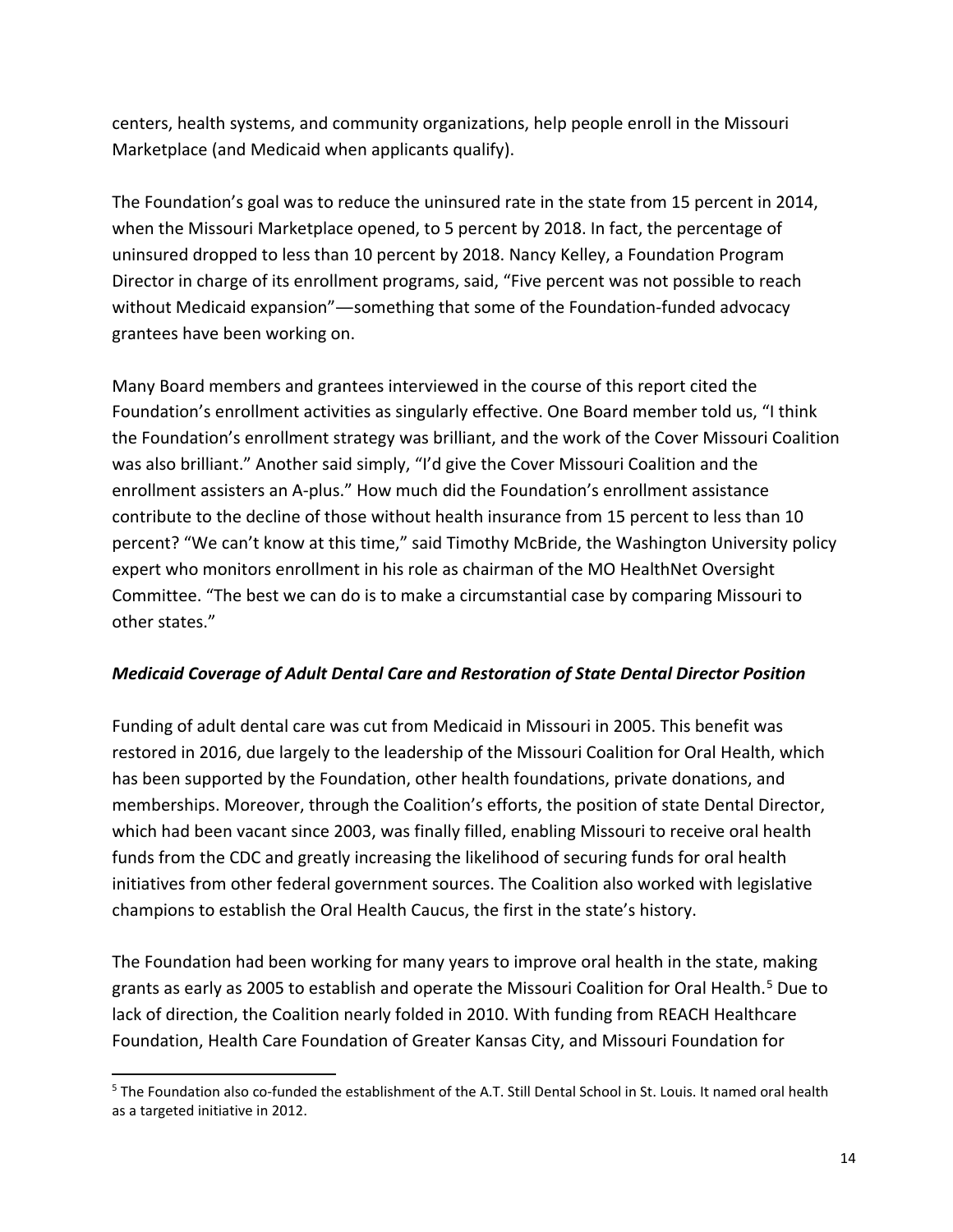Health, it was reorganized in 2011 under the leadership of Gary Harbison, with a new emphasis on health policy.

The Coalition set a number of priorities, including establishment of a legislative Oral Health Caucus and filling the state Dental Director position. The initial priorities did not include reinstatement of adult dental benefits, given the opposition in the legislature to any new government spending on social programs. However, as the Coalition reached out to legislators, it found many of them—particularly rural, conservative legislators—acutely aware of oral health challenges in the communities they represented. "Several of them told me, 'It's too bad we can't do something about adult dental,'" Harbison said.

The Coalition quickly adapted and added restoration of adult dental benefits as a goal. It crafted a strategy that would be likely to resonate with conservatives, including framing the issue in terms of employment, education, and system efficiency. The Coalition requested that the Department of Health and Senior Services produce a report on emergency room and inpatient hospitalization usage for non-traumatic dental conditions. This report, which found that \$17 million was wasted annually treating non-traumatic dental conditions in emergency rooms, proved to be pivotal in generating interest in making changes.

The Coalition began working with a legislative champion—a Republican representative from a rural district who happened to be a dental hygienist and cared passionately about oral health and the newly formed Oral Health Caucus. It provided additional factual information that indicated the challenges Missouri faced, including the fact that 64 percent of Medicaid-enrolled children received no dental care and that Missouri ranked forty-seventh out of the fifty states in access to dental care.

The General Assembly ultimately included funding in the fiscal year 2015 budget for reinstatement of adult dental benefits (passed in the 2014 session). Then Governor Nixon—a Democrat who had run partly on reinstatement of the 2005 Medicaid cuts—refused to fund adult dental benefits because of insufficient state revenues. A letter to Gov. Nixon from the Coalition that included the signatures of forty-two other Missouri organizations advocating for health care did not persuade the Governor to change his mind. The following year, the Coalition again worked with the legislature, and again the General Assembly agreed to fund adult oral health care. This time Governor Nixon agreed to fund the benefit once the state had received money from a tax amnesty.

In May 2016, a limited but robust package of adult dental benefits was added to Medicaid. It affected an estimated 350,000 adults, many of whom had not been to a dentist in their adult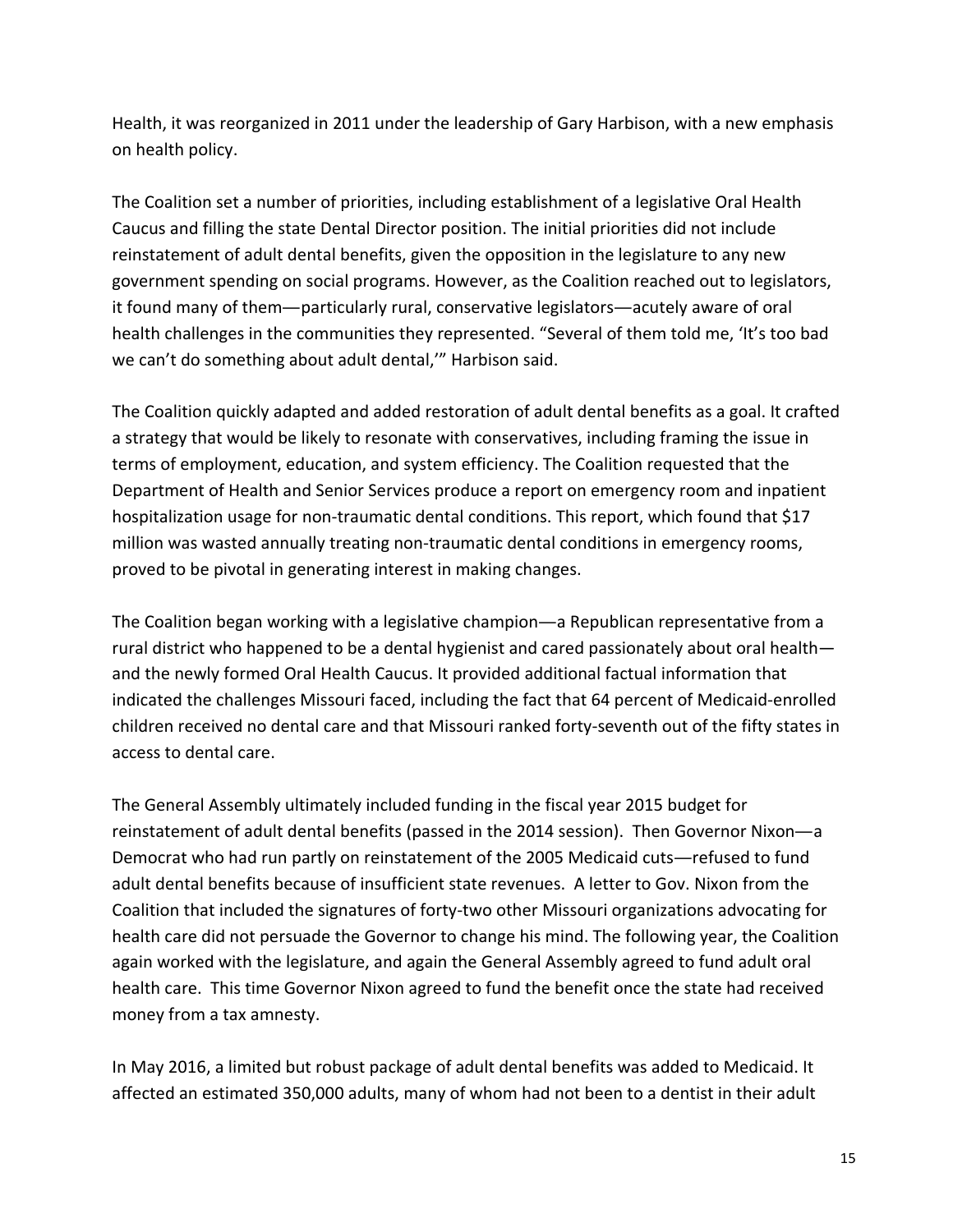lives. Since reinstatement, about \$2 million in dental services have been delivered each month. Due to low dental reimbursement rates, the majority of these services have been delivered through federally qualified health centers. Medicaid adult dental benefits are now a core part of the Missouri budget.

The process of filling the position of state Dental Director followed its own twists and turns. Without state government money, the position had lain vacant for nearly a decade, leaving Missouri ineligible to receive federal oral health funds. The Department of Health and Senior Services, which oversees public health, had recommended that the position remain vacant, demonstrating oral health's low priority. The Department of Social Services, which oversees Medicaid, had maintained a greatly diminished dental director role that primarily functioned to review claims.

In the absence of state government funding for the position, the Coalition sought financing from other sources. Eventually, Delta Dental of Missouri and Missouri Foundation for Health agreed to cover this position until federal funding could be secured. REACH Healthcare Foundation later added funds to the effort.

In 2014, John Dane, a highly regarded dentist from Kansas City, became the state's Dental Director, reporting to two state government departments: the Department of Health and Senior Services and the Department of Social Services. "This has positioned the state Dental Director to deal with two large, complex, and essentially different state agencies," said Harbison. "But it also provides the opportunity for synergy across agencies. Importantly, filling the role of Dental Director has led to securing new funds for oral health and has allowed for much faster generation of oral health data."

While the accomplishments are significant, there is still much to be done. Reimbursement for oral health services is still low, making it difficult, in practice, to find dentists who are willing to see Medicaid patients. Beyond this, there is a shortage of dentists in the state. "As of July 2017, we have 94 counties out of 115 that are designated dental professional health shortage areas," Danes said. "We actually have nine counties in the state of Missouri where there's not a dentist who's licensed in that county with an office address in that county."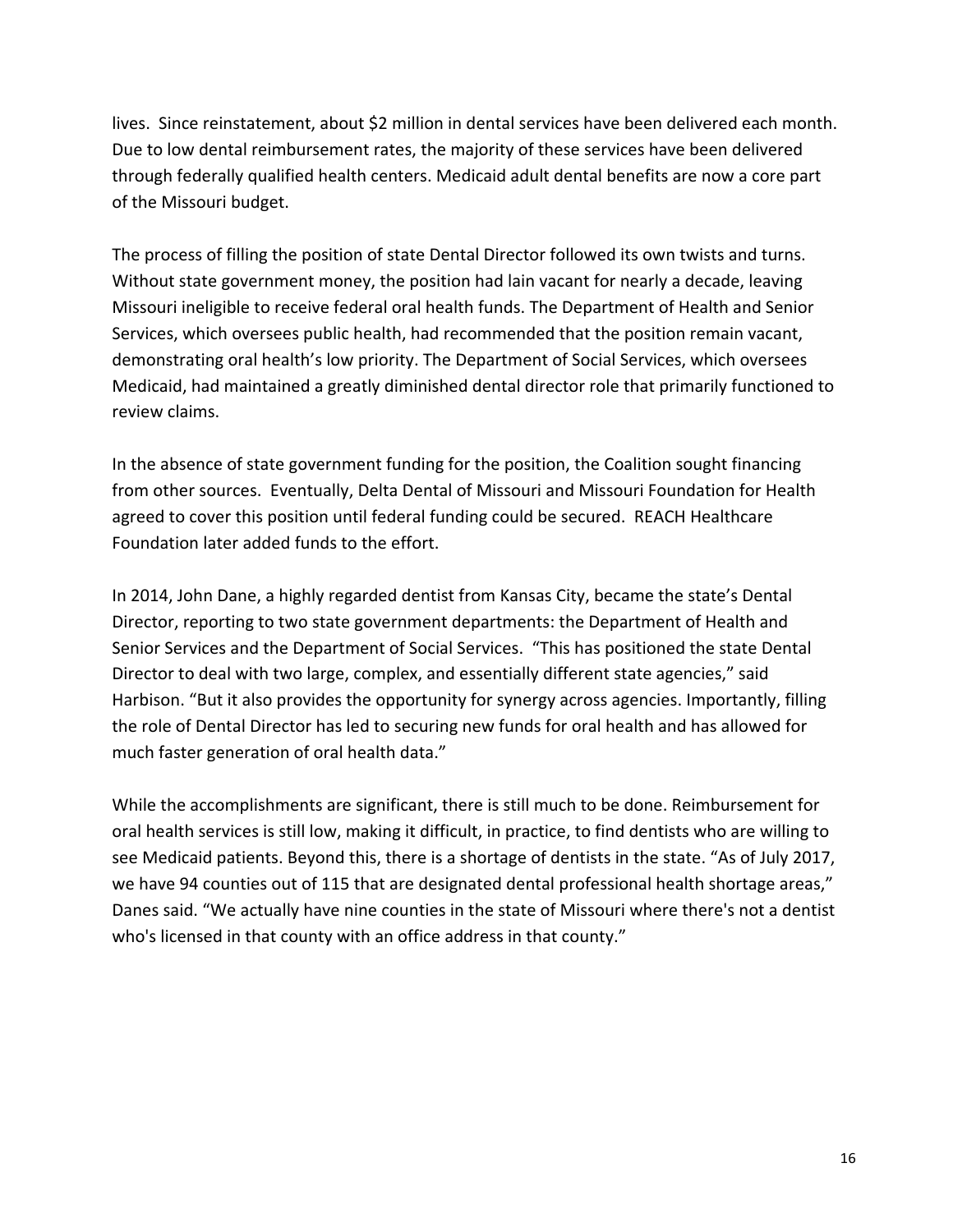#### <span id="page-16-0"></span>*Fixing the Medicaid Enrollment System*

Among the lesser-known elements of the ACA was a requirement that by January 1, 2014, states have the capacity to process applications for Medicaid online and by telephone.<sup>[6](#page-16-1)</sup> Missouri was not in a position to meet the deadline. Compliance with the federal mandate would require a major overhaul of the Department of Social Services information technology system. This was easier said than done since the department's Medicaid information technology system—the one that operated on the department's mainframe computer—was programmed in COBOL, a programming language that had long since lapsed into disuse and that almost nobody understood. One of few people who *did* understand COBOL was Dwight Fine, who had recently resigned from the Missouri Hospital Association, where he had worked for the past twenty-five years and had acquired extensive knowledge of the state's Medicaid program.

Coincidentally, the Foundation had already contracted with Fine to help the government figure out some of the technical aspects of setting up a state Marketplace that would comply with the federal government's requirements. However, when the state opted not to develop a stateoperated Marketplace and the operation of the Missouri Marketplace defaulted to the federal government, the Foundation redefined Fine's role to include helping the Department of Social Services meet the ACA's Medicaid data-processing requirements. The challenge Fine and the department faced was how to adapt the state's existing system, which relied on COBOL, to meet the ACA's requirements for processing Medicaid applications.

Fine and a few employees from the Department of Social Services with knowledge of the existing state systems and Medicaid requirements formed the nucleus of a team charged with developing a plan for complying with the ACA's requirements. "When we looked at the federal requirements for processing an application, we didn't have many options," Fine said.

The Department of Social Services and the state Information Technology Support Division established a working group to draft specifications for bids to develop a new enrollment system, called MEDES (Missouri Eligibility Determination and Enrollment System), that would interface with the existing state systems. The department elected to purchase an off-the-shelf software package owned by IBM. "The software package contained many required features outlined in the ACA," Fine said. "However, many configurations had to be made to the software in order to fully meet Missouri's needs."

<span id="page-16-1"></span> $6$  Additionally, the ACA required states to be able to determine Medicaid eligibility, verify information from applicants electronically, develop an application that accounts for multiple sources of coverage, and exchange information with the federal Marketplace.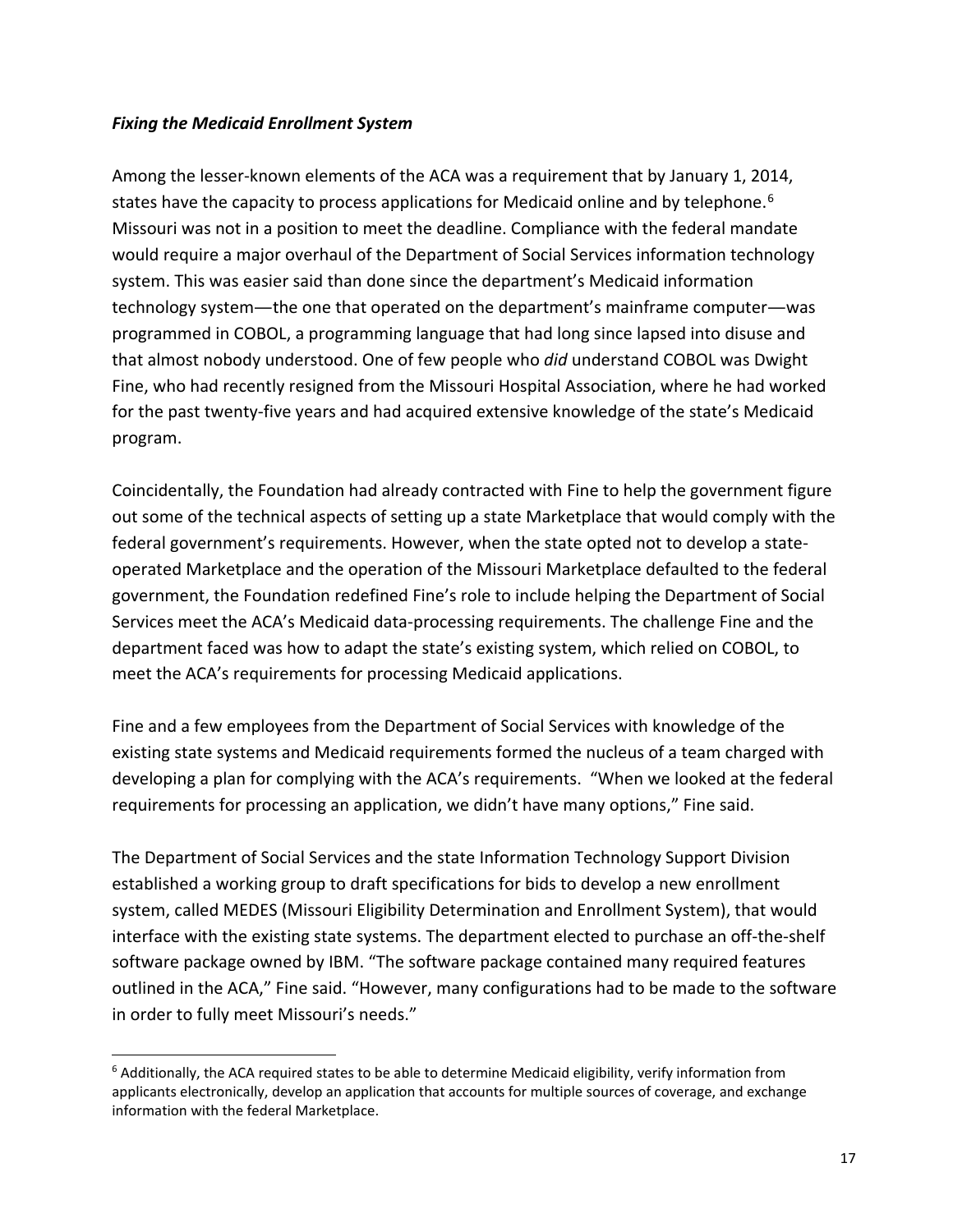<span id="page-17-0"></span>One problem: there was no government money to pay for a new information technology system. "The legislature refused to accept the federal money designated for the purpose, and would not appropriate state funds for its development either," Ryan Barker said. "In 2013, with the clock running down, Democratic Governor Nixon and the Republican-controlled General Assembly reached a compromise whereby the government would accept federal funds to develop a Medicaid enrollment system but would, in return, cut some staff." The funds became available in the summer of 2013, leaving only six months for the team to develop a system and have it up and running by the January 1, 2014, deadline.

The Department of Social Services asked Fine to reach out to providers—the community health centers, hospitals, physicians, and community organizations that were helping people enroll in Medicaid—and engage them as partners. With the help of these partners, the system was in place and accepting Medicaid applications electronically on October 1, 2013, and it had installed rules to determine eligibility for coverage by January 1, 2014.

Like the federal ACA enrollment system, the rollout was hardly perfect at first—far from it, in fact. "Fifty thousand people were dropped from Medicaid," Barker recalled. "Delays in covering kids and pregnant women led to a huge outcry." Fine and his team, along with the providers, made changes in the system to speed up the process. A Medicaid Advisory Group, which consisted of providers and advocates—as well as representatives of the Department of Social Services—was created to find ways to continue improving the processing performance. "The director came and brought his staff," Barker said. "To this day, we meet monthly, and the Department of Social Services continues to attend."

Meanwhile, Fine, supported by the Foundation, continues to consult with the Department of Social Services. Given the progress that has been made, Fine is now training departmental staff members to take over his responsibilities. This is expected to happen in 2019. "There is now a structure in place to facilitate continuous quality improvement for the processing of Medicaid applications," Fine said. "The Department of Social Services is fully committed to continuing what we started."

#### *Bringing Rate Review to Missouri*

Prior to 2016, Missouri had been the only state where government officials did not review proposed rates by health insurers. By law, in such a case, the federal Department of Health and Human Services assumes responsibility for reviewing proposed rates. Under a grant from the Foundation, the Consumers Council of Missouri contracted with the former Insurance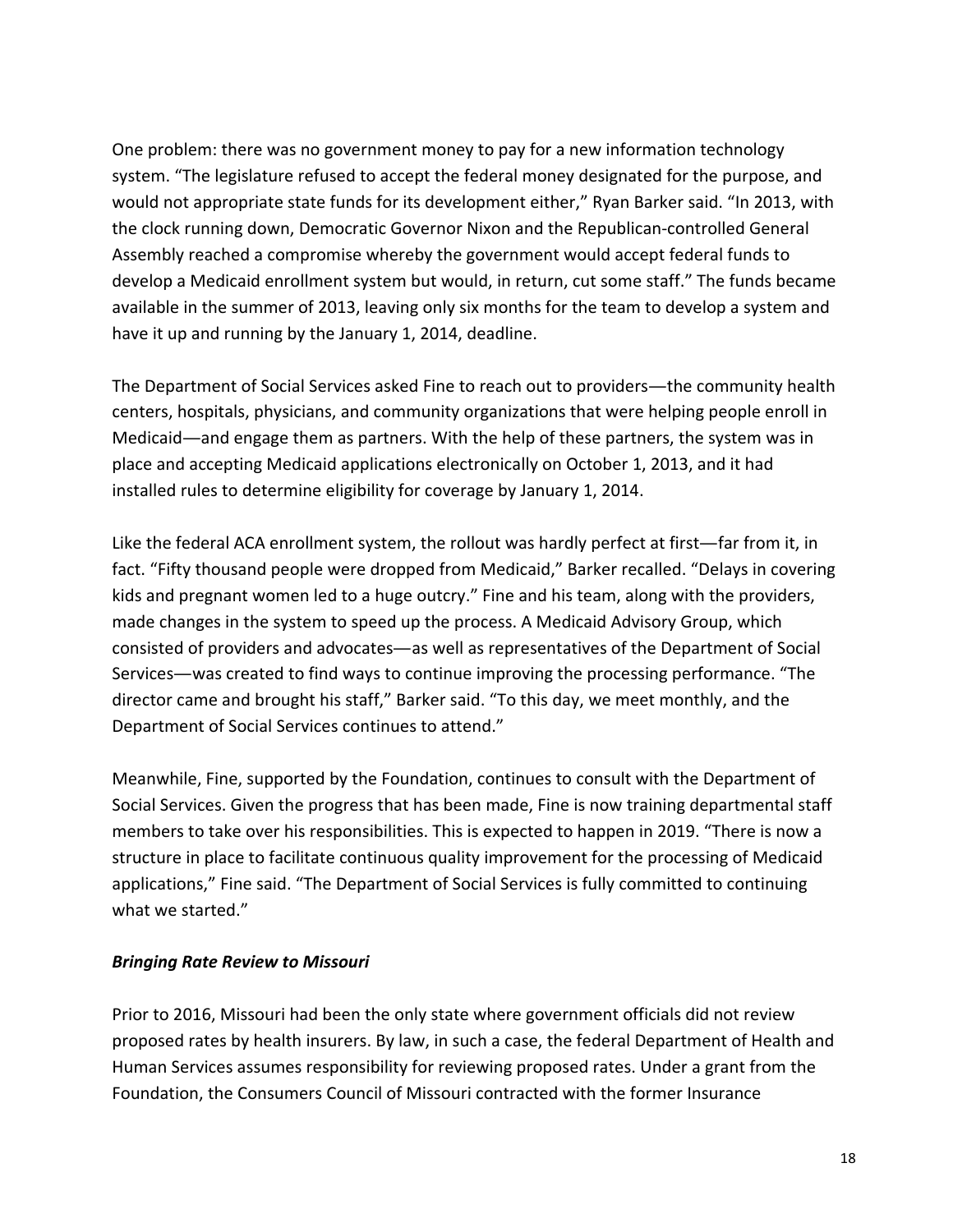<span id="page-18-0"></span>Commissioner Jay Angoff to review the proposed rates based on filings submitted to HHS, which he did in 2015 and 2016. This made it possible for the Consumers Council, in the absence of an official rate review by the Missouri Department of Insurance, to publish an unofficial rate review.

At about the same time, Missouri Health Care for All, another Foundation grantee, started a renewed push for rate review in the state. "We decided to integrate the issue of rate review in 2016 in part because it is important and in part because legislators would no longer meet with us just about Medicaid expansion," said Jen Bersdale, the executive director of Missouri Health Care for All. The organization worked with legislators on both sides of the aisle and mobilized its considerable grassroots constituency in support of the issue. In 2016, the General Assembly passed SB 865, adopting rate review in the state. Although an improvement over the past, the law was still somewhat tepid: it required insurers to file their proposed rates with the Department of Insurance, but it did not give the department the power to demand rate reductions. The Consumers Council of Missouri continues to conduct parallel rate reviews and offer its judgment about whether the proposed rates are justified (its 2018 report card deemed all of them to be "unreasonable").

# *Government Relations in Jefferson City*

For many years, Thomas McAuliffe gave the Foundation a visible presence in Jefferson City, spending much of his time in the capital. "I was used to meeting the state's policymakers, pushing policy conversations, and talking with legislators in Jeff City and in their home districts," he said. When the Foundation lost a number of its policy staff and he was promoted from Policy Analyst to Policy Director, McAuliffe had to spend more time in St. Louis. Alexandra Rankin, a lawyer by training, joined the Foundation in 2015 as the Government Affairs Manager, and she became the liaison with members of the General Assembly.

Whoever the Foundation's link with the legislature might be, it was a tough assignment in an environment where few in the Republican caucus knew much about health care and even those who did know resisted any proposal that would increase state government spending. Furthermore, as one interviewee told us, "Any measure that did not arise from a Republican legislator was dead on arrival."

These political realities led the Policy Department to craft a strategy that would give leading Republicans in the legislature, starting with the House, a greater understanding of health care and the issues surrounding it. Foundation staff members, along with David Winton, the Foundation's eyes and ears in the capital, went to the Speaker of the House and asked whether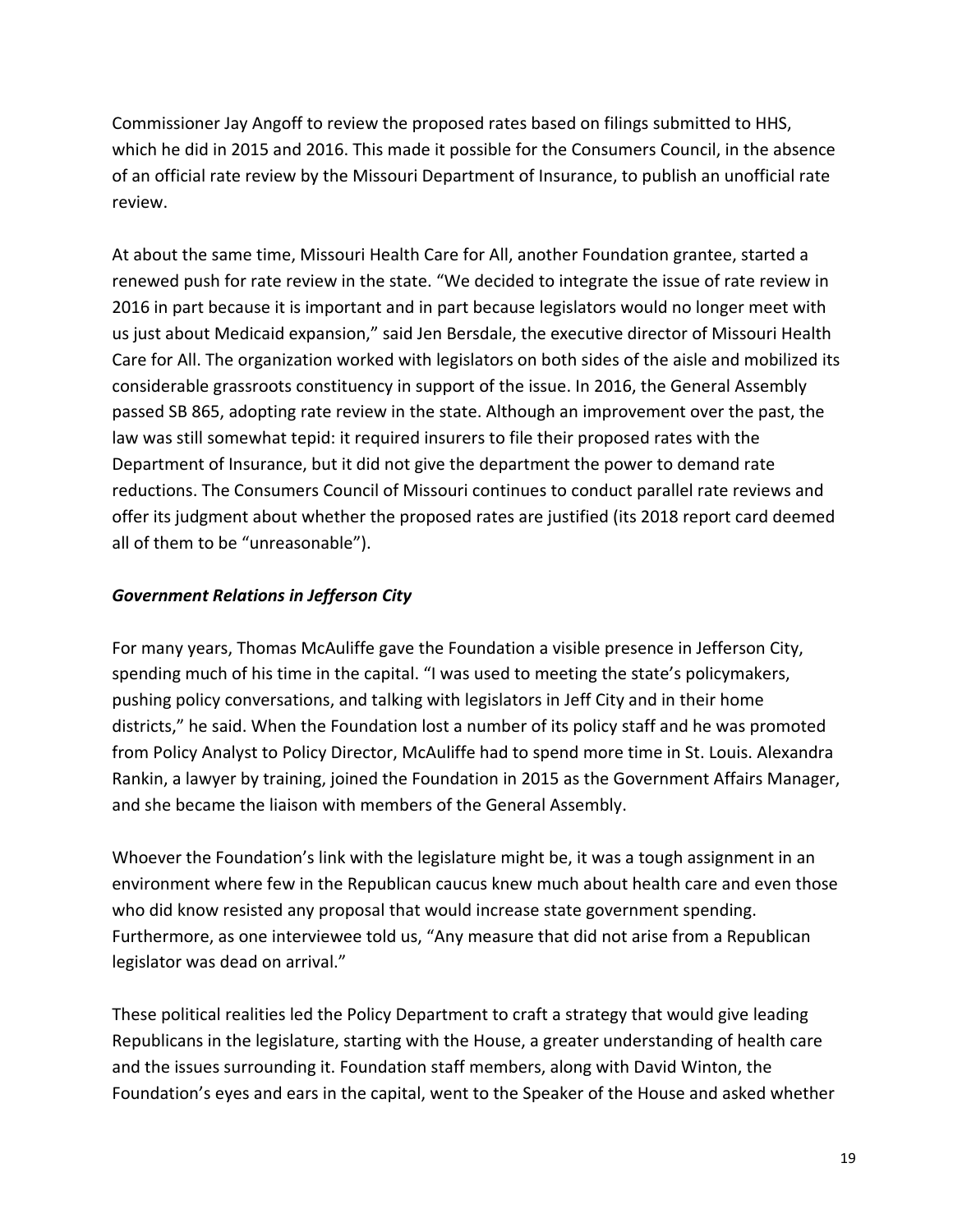<span id="page-19-0"></span>he would consider giving some of his members—current and potential leaders—genuine health care expertise by having them take a training course offered by the Foundation. The speaker readily accepted, and he recommended six members of the Republican caucus to attend.

As of January 2019, eleven Republican House members had participated in the first two cohorts of the Health Care Learning Institute in 2017 and 2018. At the training sessions, which are a full day and take place four or five times over the summer, the House members have the opportunity to hear and to converse with national and state health policy experts on topics such as the health care system, the substance of the ACA, health insurance, and others of interest. Representative David Wood—who chairs the House Subcommittee on Appropriations: Health, Mental Health, and Social Services—participated in the first cohort. "The Foundation brought in experts who presented information in a nonpartisan way. They gave us data and facts," he said. "For many of my colleagues, who are not as familiar with health care as I am, it was eye-opening." He added, "We now have a better legislature because of this training; my colleagues are far more knowledgeable about health issues than they were. And we know we can call on the Foundation for information or briefs on issues."

# *Playing Small Ball*

In 2012, the Policy Department turned its attention to expanding Medicaid in the state. Many of the Foundation-supported advocacy groups stepped up their efforts as well. Amy Blouin, who heads the Missouri Budget Project, a long-time Foundation grantee, said, "We have a broad coalition that is supporting Medicaid expansion."

The Foundation realized, however, that Medicaid expansion was all but impossible in the current political environment. So even as it continued to pursue Medicaid expansion as a matter of principle, the Foundation looked for smaller, less controversial areas where the chances of success were better—such as restoring the 2005 cuts to Medicaid. As McAuliffe summarized the change, "In 2015 and 2016, when we looked around and saw that Medicaid expansion was never going to happen legislatively in Missouri, we thought about what we could we do that will have impact on people's lives that doesn't involve Medicaid expansion. Collectively we came up with a 'small ball' strategy that involved administrative decisions or minor changes that might have significant impact."

This decision signaled a noteworthy strategic shift. It affected both the Foundation itself and some advocacy grantees, which accelerated their efforts to restore the 2005 Medicaid cuts. Although cause and effect cannot be established, there was change in areas targeted by the advocates: adult dental benefits were restored; asset levels for elderly and disabled people to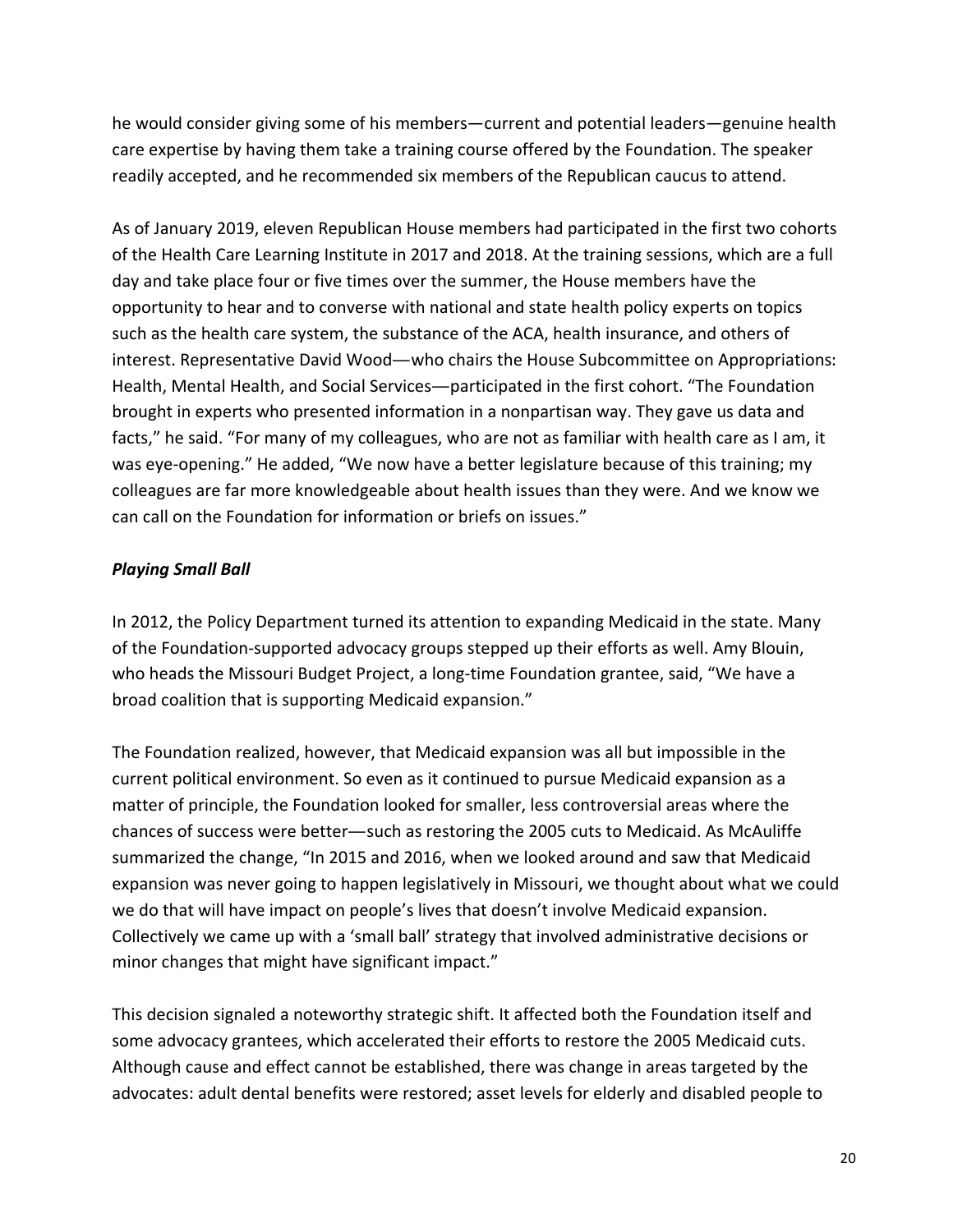qualify for Medicaid were raised; and the duration of substance abuse treatment for addicted pregnant women and new mothers was increased.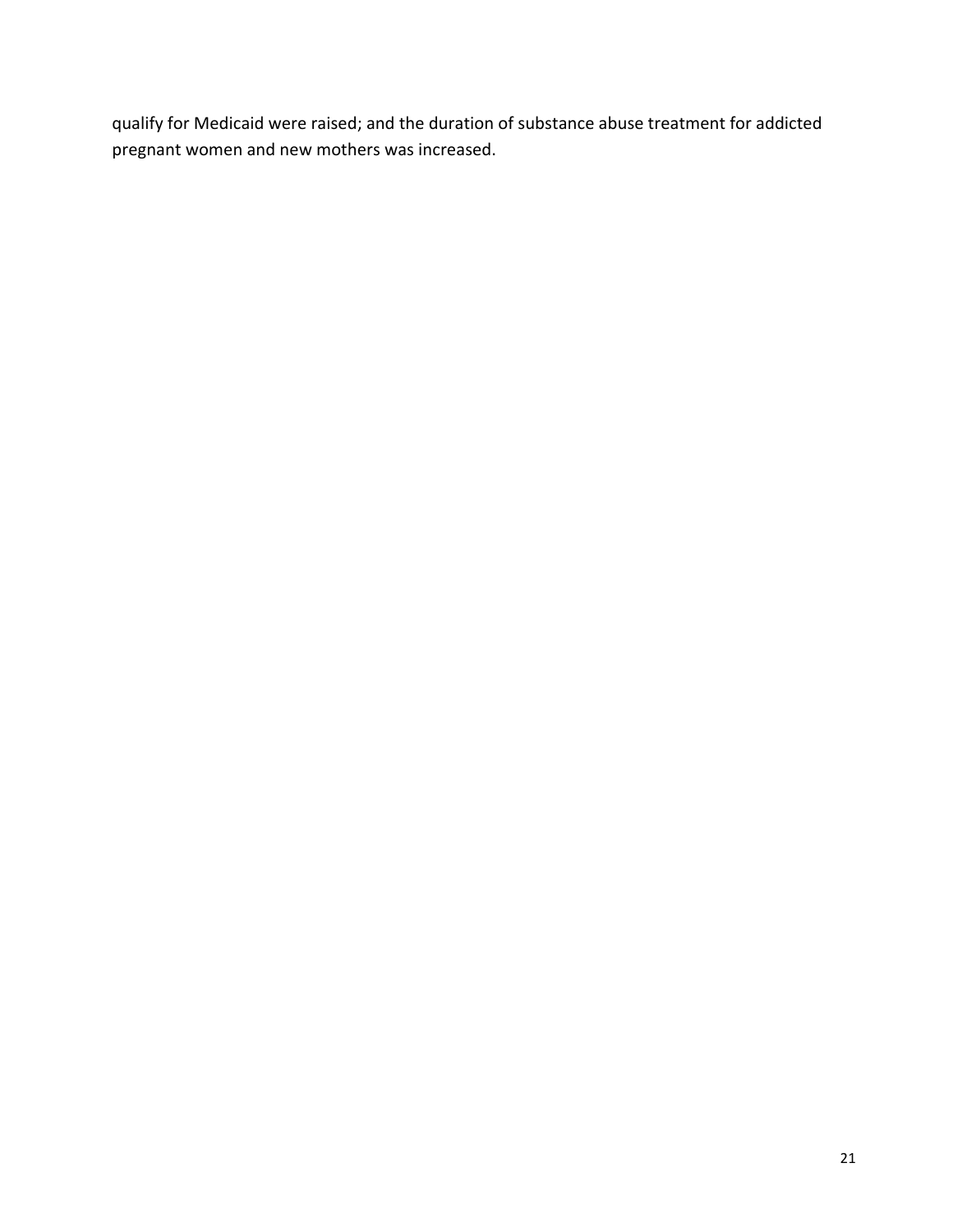# <span id="page-21-0"></span>**Chapter 5. Health Equity**

Like coverage, health equity was one of the Foundation's earliest priorities, and it has remained a priority throughout the life of the Foundation.<sup>[7](#page-21-1)</sup> Unlike health insurance, health equity does not generate a partisan divide between Democrats and Republicans. But even though the party politics may not be as intense, achieving health equity requires overcoming deeply rooted attitudes and prejudices dating back to the nation's founding—if anything, an even more daunting challenge.

### *Gathering and Sharing Information About Health Disparities*

In trying to improve health equity, the Foundation has followed a path similar to the one it has taken with health insurance coverage: commission and disseminate research and data analysis—in this case research and data analysis that would let Missouri policymakers and the public understand just how great the health disparities were. The Foundation's first grant in the health equity area, made in December 2003, was to the Department of Health and Senior Services to analyze the data in its system and to draft a data book on health disparities between African Americans and White Americans. The data book, which appeared in 2004, became the first in what was to become the Foundation's *Health Equity Series*, and it was followed the next year by a companion publication that examined health disparities involving Hispanics.<sup>[8](#page-21-2)</sup>

The Foundation again funded the Department of Health and Senior Services to produce data books for both African Americans and Hispanics in 2009 and 2013. They contained a wealth of solid data upon which rational policy decisions could be based. The 2013 publications contained graphs that allowed readers to chart progress, or lack of it, over the ten-year period. Beginning in 2012, as the Foundation's interest in other populations expanded, so did the subjects of the *Health Equity Series*. In 2011, the Foundation produced a data book on disparities affecting the LGBT community, which appeared the next year as *Responding to LGBT Health Disparities*, and in 2014, it published *Older Adult Health Disparities in Missouri*.

<span id="page-21-2"></span><span id="page-21-1"></span> $7$  "Improving health equity" and "reducing health disparities" have both been used when referring to this general area. Some Foundation staff members contend that disparities refers to equality of results while equity refers to equality of opportunity, and that the two are quite distinct. Others suggest that it is a distinction without a difference and that the two are interchangeable. The topic has generated debate in the policy world beyond the Foundation. For the sake of consistency, this report uses health equity when faced with a choice of wording. <sup>8</sup> The Foundation awarded grants in 2011 and 2012 to the Casa de Salud, a free clinic housed at St. Louis University, to do research on health disparities affecting Latinos.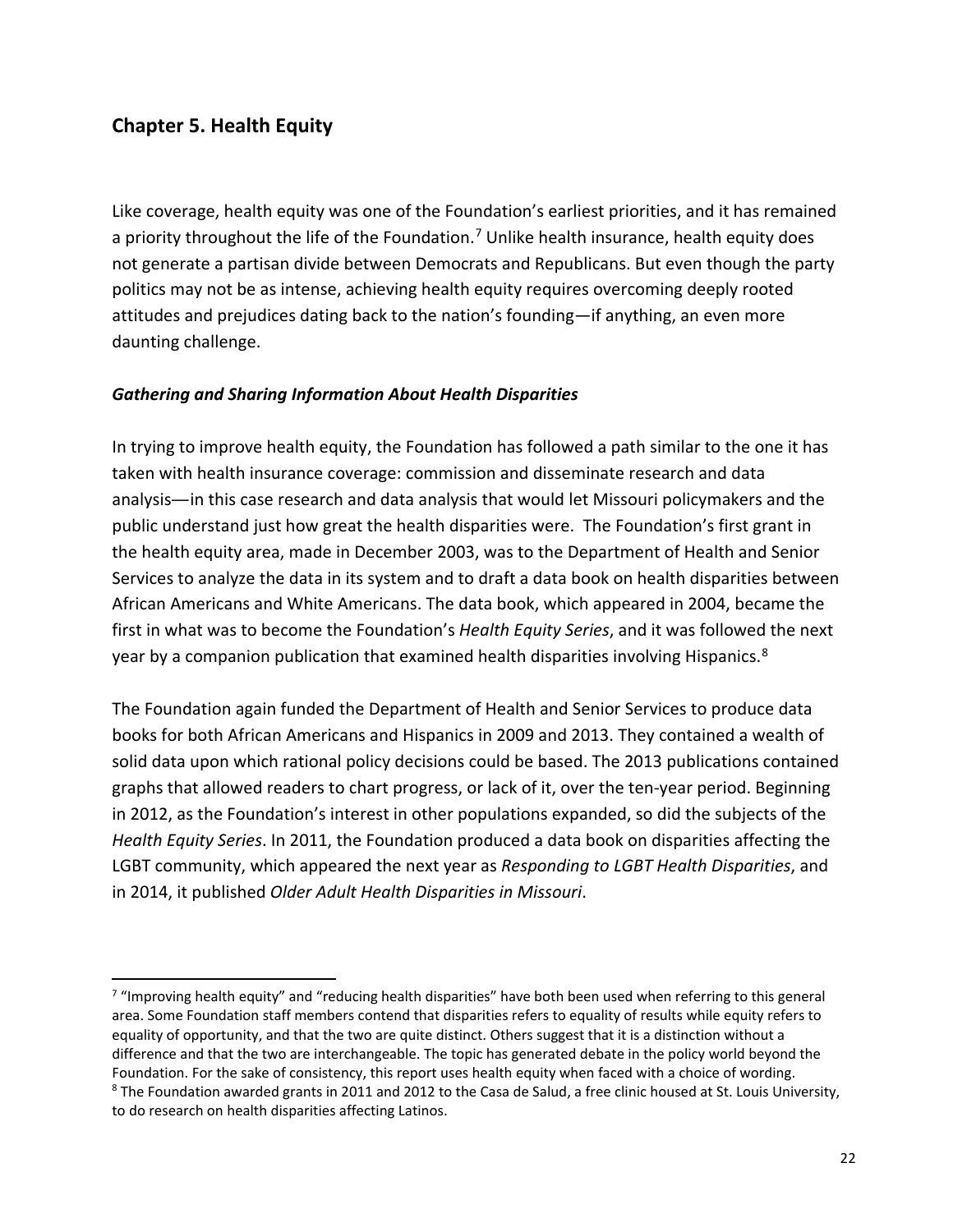<span id="page-22-0"></span>The following year, 2015, as the Foundation's interest in the social determinants of health increased, it published a *Health Equity Series* report on food insecurity, followed by fact sheets and analyses of other societal factors that influence health equity, such as transportation and housing. In 2018, the Policy Department staff authored a series of information-packed briefs exploring topics that particularly affect lower-income Missourians, such as the Earned Income Tax Credit and safety-net institutions.

Although the extent to which the Foundation's publications are read or the influence they have is not known, interviewees told us that through its *Health Equity Series* and other publications, the Foundation gained credibility as a trusted source of reliable information on health equity much as it had with its health insurance publications. To an extent, its reports, data books, and briefs have established the Foundation as *the* source of well-grounded information on health equity. Beyond that, by giving health equity such prominence, the Foundation sent a signal that health equity is an important issue, one that deserves the attention of the public and policymakers.

# *Research, Training, and Coalition-Building: The Missouri Health Equity Collaborative*

In 2005, the Foundation made the first in a series of grants to University of Missouri-Columbia to enable its Center for Health Policy to establish the Missouri Health Equity Collaborative (MOHEC) with the goal of empowering Missourians to eliminate racial and ethnic disparities. Over the years, the work of MOHEC has evolved as it sought new ways to advance health equity for all Missourians.

In its earliest stage, MOHEC concentrated largely on disparities research. "At first, we didn't have much data," said Stan Hudson, the center's associate director. "So we worked together with Washington University. They were more data oriented, and we were more community oriented."<sup>[9](#page-22-1)</sup> The researchers gathered disparities data from St. Louis and the Bootheel region in southeastern Missouri in order to be able to make comparisons between urban and rural areas.

The second stage, which began early in 2007, expanded MOHEC's research to the entire state and focused on building a collaborative network where researchers could meet and share data and ideas with providers and practitioners. MOHEC organized meetings in Springfield, St. Louis, and Kansas City. As a result, through both in-person conferences and an online portal accessible

<span id="page-22-1"></span><sup>&</sup>lt;sup>9</sup> The Foundation's first grant was to support researchers at both the University of Missouri-Columbia and Washington University. Later, MOHEC became centralized at the University of Missouri-Columbia. Health Care Foundation of Greater Kansas City has also supported MOHEC.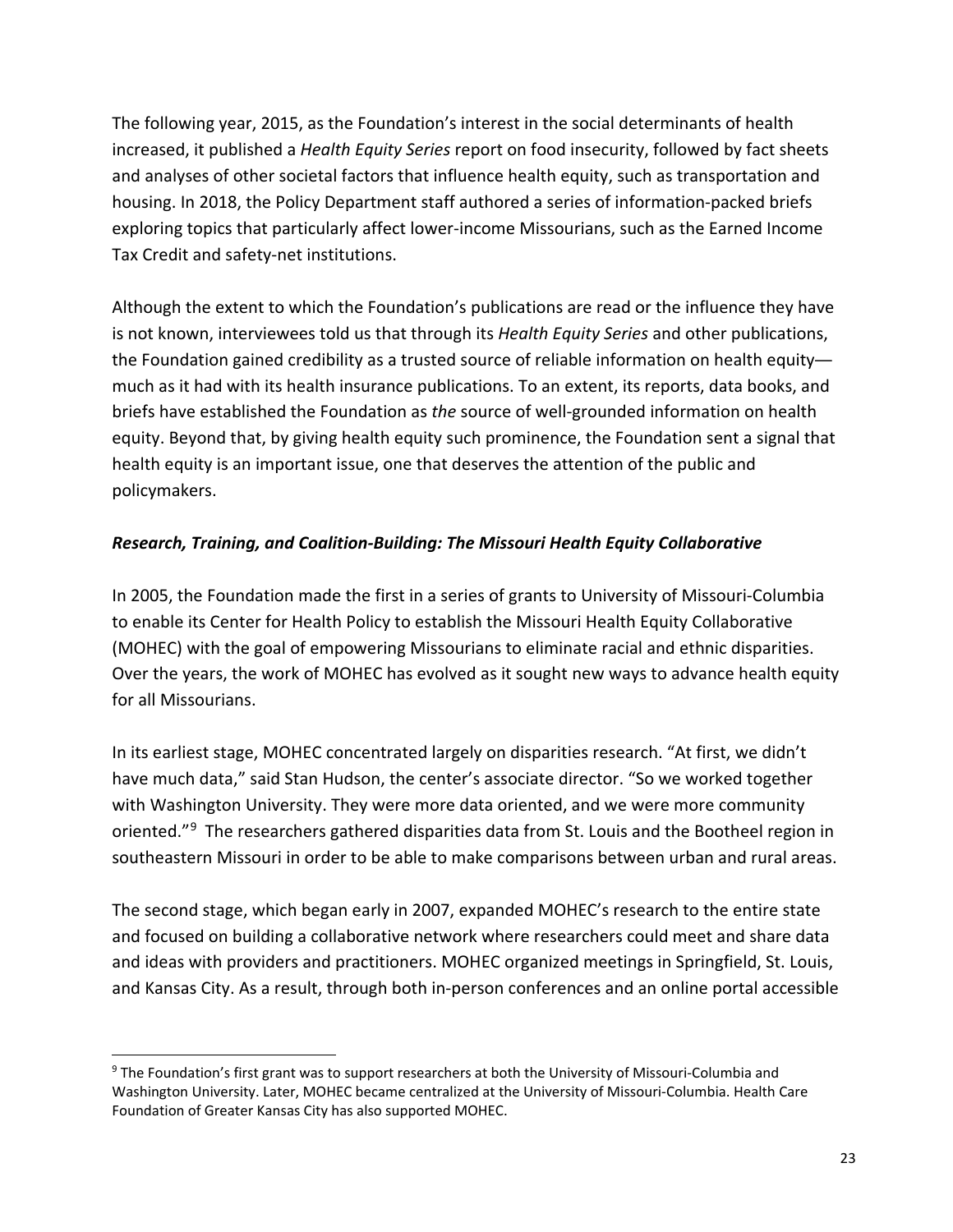<span id="page-23-0"></span>to researchers and practitioners working on health equity issues, a statewide network began to take shape.

In succeeding years, MOHEC's emphasis shifted to collaboration, training, and working with communities to adopt best practices—in Barker's words, "It has moved beyond research into action." More specifically, MOHEC developed three overarching aims:

- Promote inclusive health and health care environments. To accomplish this, MOHEC developed training programs for hospitals, health care systems, and providers. It worked with its partners to improve demographic data collection practices and policies. It held conferences, retreats, and workshops. Its annual Inclusion Institute for Healthcare is a three-day skill-building immersion workshop for health care leaders and stakeholders, followed by two days of professional development.
- Support and strengthen Missouri's health equity movement. To reach this aim, MOHEC has moved into community work—offering training on diversity and cultural competency. "Over the past four years, we've tried to create community conversations," Hudson said. "An emphasis on grassroots engagement became a focus as awareness of marginalized, unheard voices within communities emerged. We've attempted to engage communities in finding what they want." To continue building a structure around a health equity movement, MOHEC holds a statewide Health Equity Conference every two years; the most recent one attracted more than 150 participants.
- Develop and disseminate evidence-based health equity tools and practices. In this regard, MOHEC is identifying best practices to promote health equity and sharing them with its network of researchers and practitioners.

Through its long-term support of MOHEC at the Center for Health Policy at the University of Missouri-Columbia, the Foundation has helped to develop an institution that is both a trusted partner and a resource for health equity data, research, collaboration, and training.

# *Health Equity for the LGBTQ Community: PROMO Fund*

When the Foundation needed data on LGBT disparities for its 2012 *Health Equity Series* booklet and fact sheet, it turned to PROMO Fund, the leading LGBT policy organization in the state, for help.<sup>10</sup> "The data was clear that it wasn't just about access to care," recalled Steph Perkins, the executive director of PROMO Fund. "It was also about policy—marriage equality, spousal

<span id="page-23-1"></span><sup>10</sup> In May 2018, PROMO Fund changed "LGBT" to "LGBTQ," which the organization's website notes is "a more accurate and inclusive description of our population."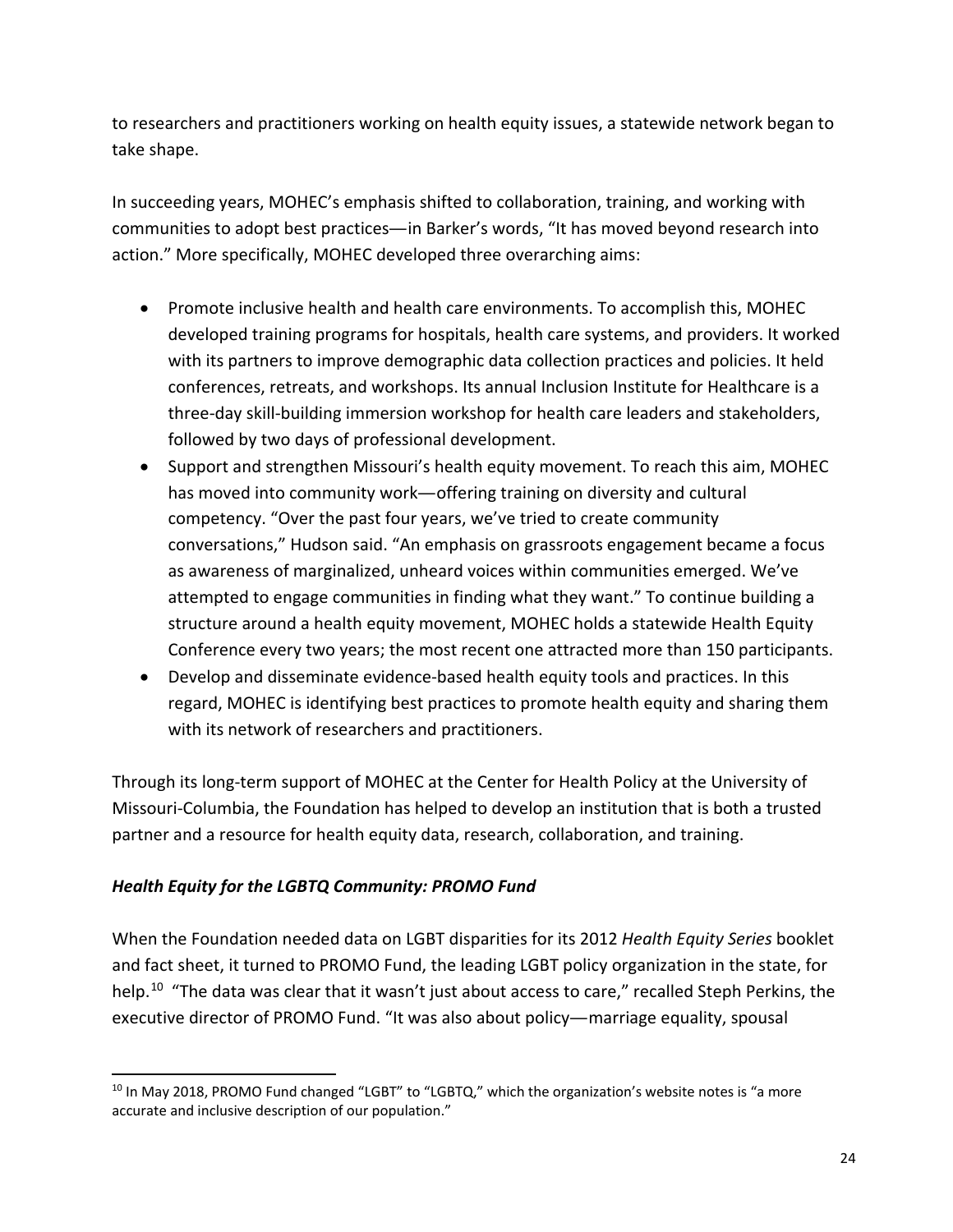benefits, and lack of nondiscrimination protections, for example—linked to health and wellbeing."

Shortly after, PROMO Fund approached the Foundation with the idea of doing something to improve Missouri's scores on the Healthcare Equality Index.<sup>[11](#page-24-0)</sup> In an earlier study, PROMO Fund had found that only two hospitals in the state had policies that allowed them to be named as Healthcare Equality Leaders. Perkins thought they could do better. This led to the Foundation's awarding a grant to PROMO Fund to help health care systems and hospitals to improve their policies and practices toward LGBT Missourians. PROMO Fund worked with seventy health care systems and hospitals, and within one year, eighteen had strengthened their policies sufficiently to be named Healthcare Equality Leaders. Missouri moved from thirty-seventh to sixth in the country and first in the Midwest in the 2014 Healthcare Equality Index.

Other Foundation grants followed. With Foundation funding, PROMO Fund has done, and continues to do, a great deal of training, primarily to health care organizations but also to government agencies. The hope is that training health care organizations will lead to policy change within the institutions. "Our primary audience is health care providers, both big and small." In 2015, PROMO merged with the local SAGE affiliate<sup>[12](#page-24-1)</sup> and worked with it to train 3,500 SSM Health hospital employees. PROMO Fund has also trained employees and staff members of Affinia Healthcare, CenterPointe Hospital, and Fulton State Hospital.

"We start all of our training by giving a basic foundation of language: who LGBTQ people are, what their experiences are, and the like. Getting on the same page has been helpful," Perkins said. "Then we typically go into basic standards related to the LGBTQ community, tailoring the session so that we talk about the policies we promote: nondiscrimination, including sexual orientation and gender, for employees, patients or clients, and visitors. We customize the training to celebrate existing policies, point out areas of potential improvement, and teach staff members best practices to put those policies into action." PROMO Fund also urges the institution to provide non-discrimination training to its staff.

In terms of policy change, the largest health care organizations have been the most receptive to PROMO Fund's message. However, while a recent PROMO Fund report noted that many of the largest hospital systems in the region had policies that protect LGBTQ people, it also found that the policies were largely unknown within those systems. This led PROMO Fund to concentrate

<span id="page-24-0"></span> $11$  The Healthcare Equality Index is a tool developed by the Human Rights Campaign to measure health care facilities' policies and practices related to the equity and inclusion of their LGBTQ patients, visitors, and employees. Those institutions that score highly enough are designated as "Healthcare Equality Leaders."

<span id="page-24-1"></span><sup>&</sup>lt;sup>12</sup> SAGE (Service and Advocacy for LGBTQ Elders) originally focused on the health and social services needs of an aging LGBTQ community. It has considerable experience in cultural competency training.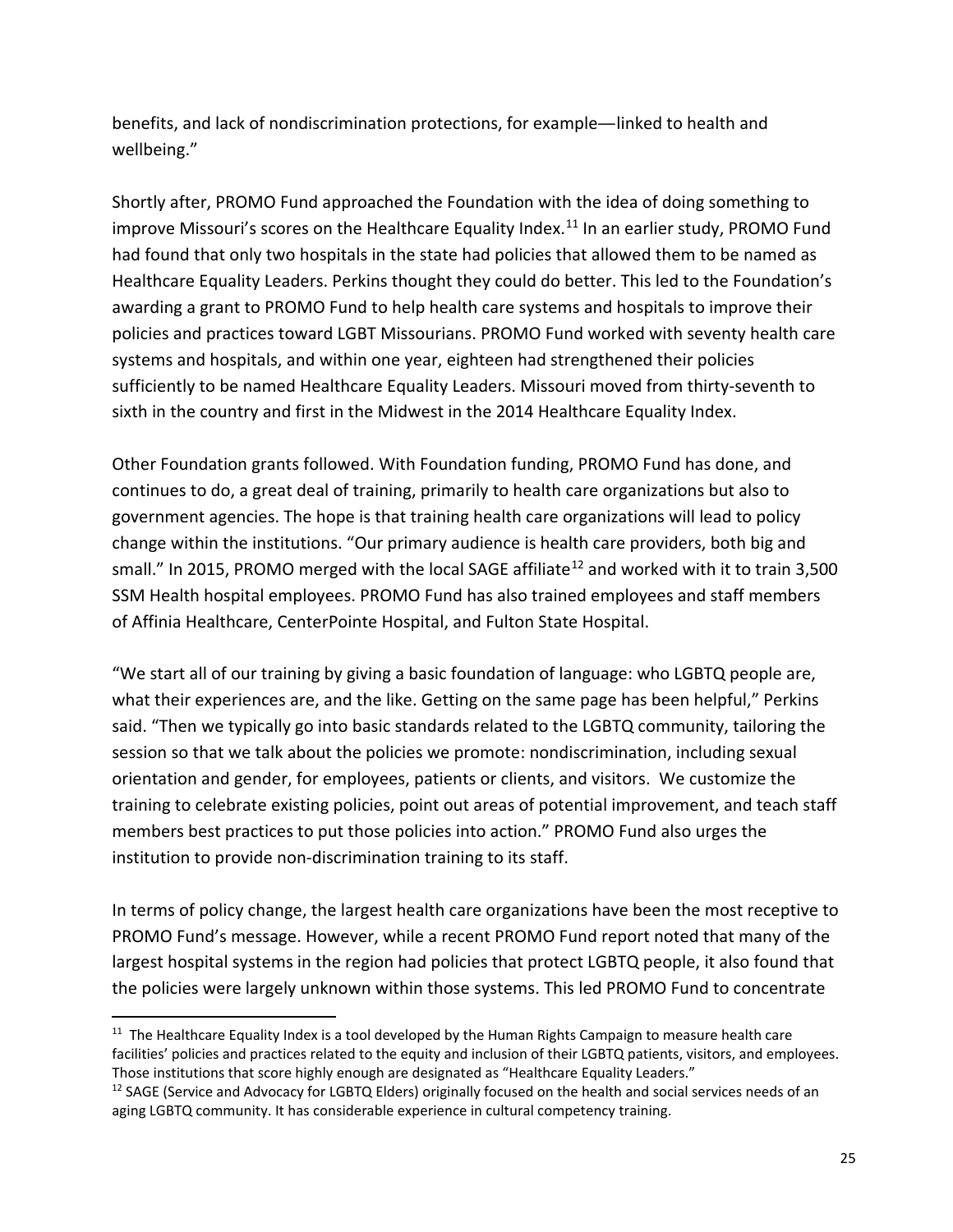<span id="page-25-0"></span>not only on instituting policies but also on educating staff about enforcing them. Recently, PROMO Fund has turned its attention to federally qualified health centers.

Looking back on the Foundation's support of PROMO Fund, it is evident that the Foundation was ahead of the curve in giving attention to a group that is often overlooked in discussions of health equity—the LGBTQ community. Moreover, as noted earlier, once an organization as influential as the Missouri Foundation for Health recognizes the significance of an issue or a particular population, it sends a signal to others that it is important.

#### *Health Equity for African Americans: For the Sake of All, Ferguson, and Its Aftermath*

In late 2012, Jason Purnell, a psychologist and professor at Washington University whose specialty is the socioeconomic determinants of health, met with Ryan Barker. Representing half a dozen distinguished African-American professors from Washington University and St. Louis University, he proposed that the group do a series of policy briefs and a final report that would provide a basis for action to address the health and racial disparities facing African-Americans in St. Louis. The strategy, as the proposal stated, would be to "develop policy alternatives and strategies linked to socioeconomic risk factors for health and to engage community stakeholders in the development of…solutions to persistent regional health disparities."

The Foundation approved the proposal, called For the Sake of All, in March 2013 and awarded funds to Washington University to carry out the first phase, the policy-research and community-support phase. Between August and December of that same year, the team produced five policy briefs. They examined poverty, education, mental health, residential segregation, and chronic disease. But the project was not just about writing briefs. It was also about building support in the community for change. So in the course of developing the reports, the For the Sake of All team held community meetings; made presentations to groups ranging from the Boys & Girls Club to the staff of the Governor's office; engaged community leaders; established a website; and publicized its findings through the *St. Louis Beacon* (which merged with St. Louis Public Radio) and the *St. Louis American*. The final report was issued in May 2014, timed to coincide with the sixtieth anniversary of the landmark decision, *Brown v. the Board of Education*.

In August 2014, Michael Brown was killed and Ferguson erupted. This was a traumatic event for St. Louis, for Missouri, and for the nation. Governor Nixon announced the formation of the Ferguson Commission in November. Its charge was to conduct "a thorough, wide-ranging, and unflinching study of the social and economic conditions that impede progress, equality, and safety in the St. Louis region." The Foundation funded part of its work. The *For the Sake of All*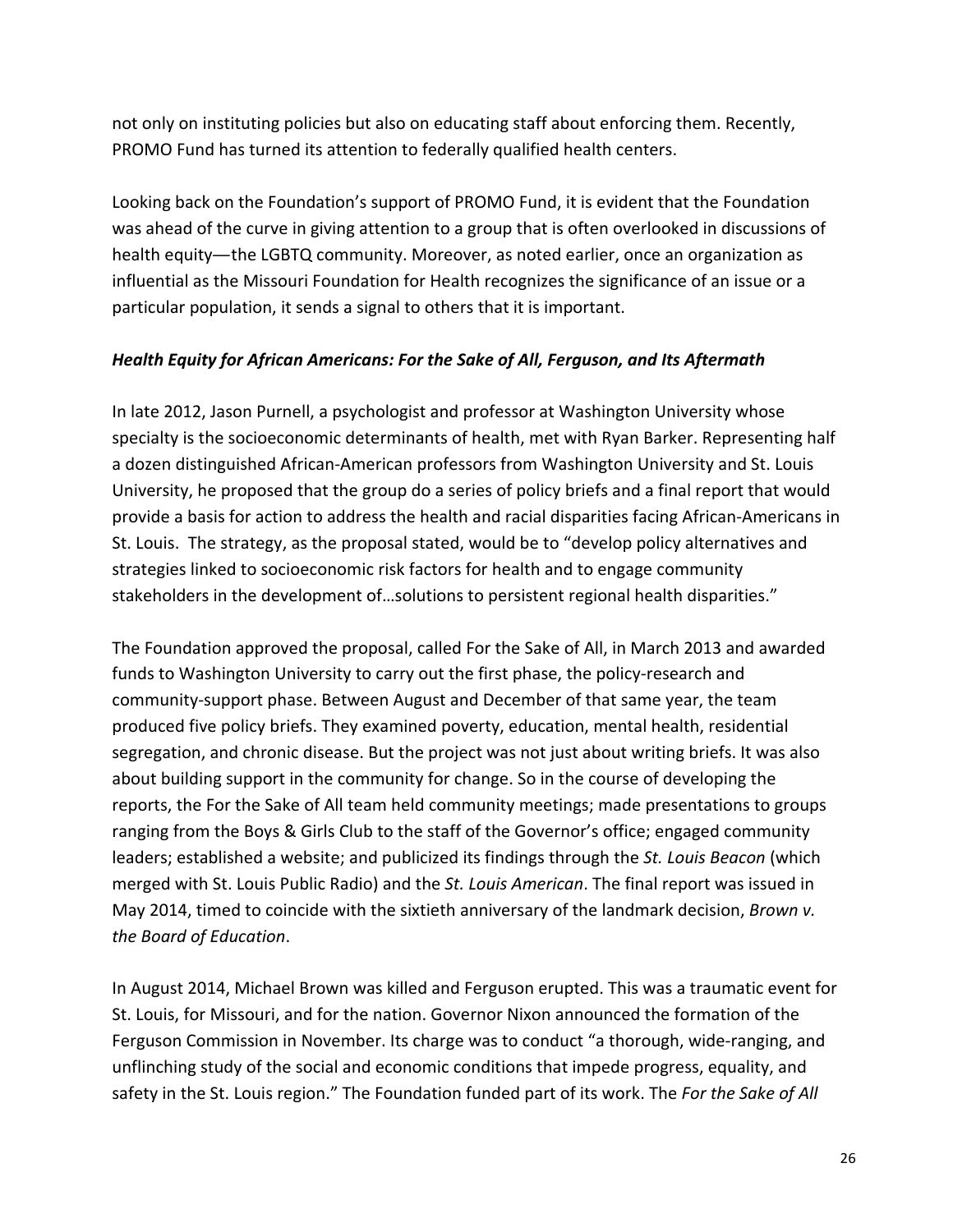report, which was fresh in people's minds, figured prominently in the Commission's deliberations. "It had already gotten a lot of publicity," Purnell said, "but obviously Ferguson magnified its impact. The report was a key resource for the Ferguson Commission. Most of our recommendations ended up in the report."

The Ferguson Commission issued its report in November 2015. It contained 189 policy recommendations. Given the importance of the report to the Foundation's equity work, it was apparent that the Foundation would do something to further the Commission's recommendations. Barker and Stacey Easterling, the Foundation's Vice President of Programs, identified six health-related areas and asked the Board to authorize \$6 million to fund them under the name Ferguson and Beyond. The Board approved the request, for the following:

- For the Sake of All, renamed Health Equity Works. This provided additional funds for phase 2 of the project—the implementation phase. In the second phase, the For the Sake of All coalition mobilized community members, business and political leaders, faith organizations, and the media to implement the recommendations in its report, especially the three areas that had gained the most traction: (1) school-based health centers, (2) coordinated school health, and (3) affordable housing.
- Toxic stress and trauma. A newly created group called Alive and Well STL, created by the Regional Health Commission, worked with the media, community volunteers, and practitioners to raise consciousness of the damaging effect of adverse childhood experiences on individuals.
- Grassroots advocacy. The Foundation sought to support smaller African-American advocacy groups that could mobilize people around issues of health and racial equity.
- Food insecurity. The Foundation supported a number of small groups striving to combat hunger, increase access to healthy food, and improve the quality of school meals.
- Gun violence. The Foundation connected different organizations and encouraged conversations across sectors.
- Juvenile behavioral health and justice. Ferguson and Beyond led to a panoply of related projects that explored different approaches to addressing the disproportionate number of African-American students suspended or expelled from the public schools, or the "school-to-prison pipeline." Some of the projects were funded under Ferguson and Beyond, while others were generated by the Policy Department. They included awards to:
	- o The Greater St. Louis Community Foundation for Shut It Down. The Foundation joined other funders in a project that offered principals, teachers, and administrators in seven predominately African-American public elementary schools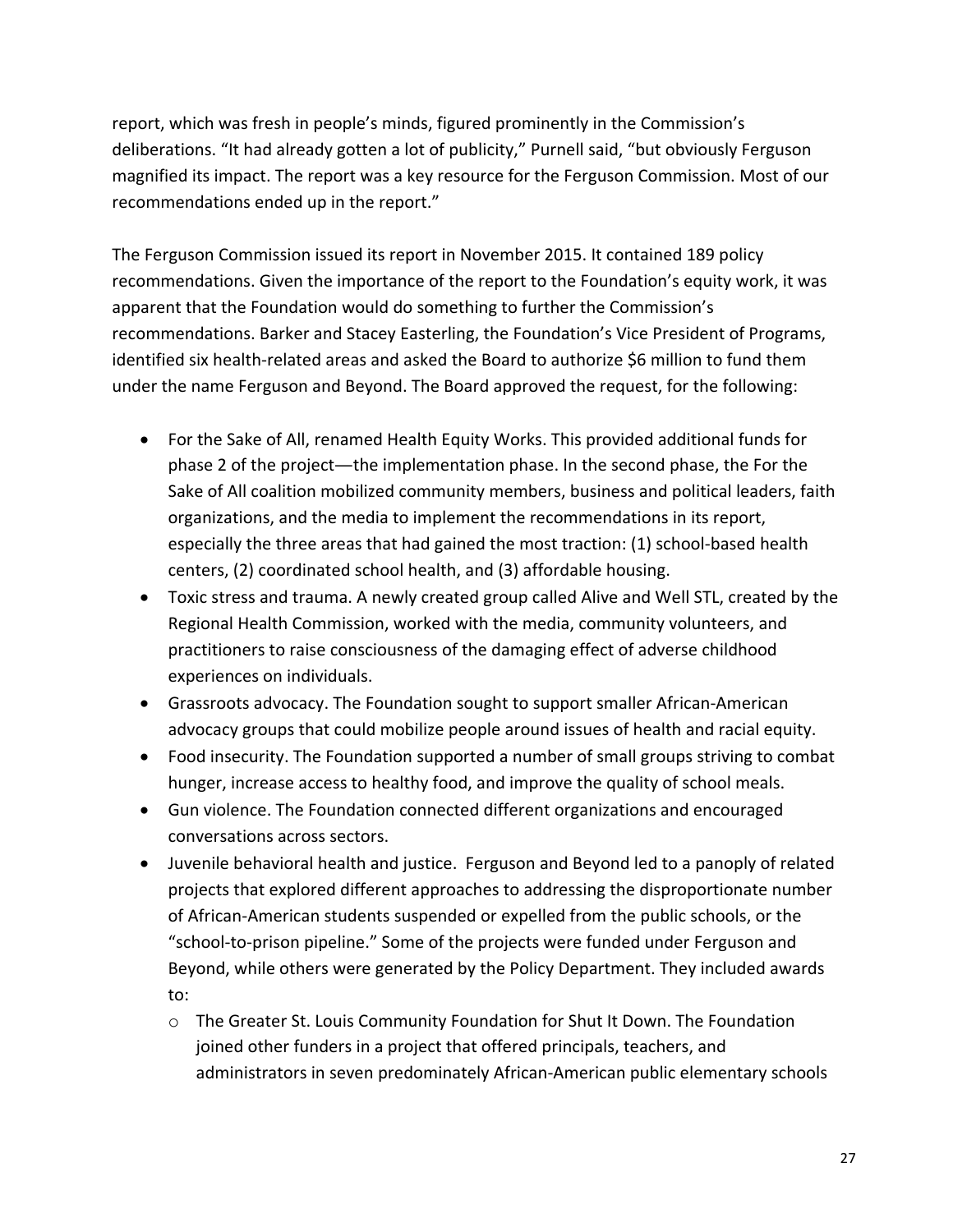in St. Louis training to develop fairer suspension policies and practices. One school reported a nearly 90 percent drop in suspensions the first year.

- o Legal Services of Eastern Missouri, in collaboration with the Children's Legal Alliance, for legal work around the issue of the school-to-prison pipeline.
- o The American Civil Liberties Union of Missouri for Ending the School-to-Prison Pipeline—a collaboration with five largely African-American school districts to develop policies that aim to keep kids in school and reduce the number of times young Black students are sent from school to the juvenile justice system.
- o The University of Missouri for ParentLink: Early Intervention Cradle to Prison Pipeline. The project connected high-risk young people and their families in Columbia, Jefferson City, and Pemiscot County with appropriate resources.

For the Foundation, Ferguson represented, in the words of Thomas McAuliffe "an existential moment." It forced the Foundation to consider the extent to which it would support programs to address education, housing, transportation, poverty, and other societal factors that influence health as recommended by For the Sake of All and the Ferguson Commission reports.

After Ferguson, the Foundation decided to allocate some funding to promote policies and practices aimed at improving the external factors that affect health. The decision generated little Board discussion. "It was the right thing to do," said Darin Pries, the former chair of the Foundation's Board. "We decided to dip our toes in the water but not to go crazy." Although it had touched on such factors in the past by supporting PROMO's work to change antidiscrimination policies aimed at LGBTQs and For the Sake of All's broad examination of the social determinants of health, Ferguson and Beyond deepened its commitment to look at equity in the context of the social determinants of health. With reference to juvenile behavioral health and justice for example, the Foundation President and CEO Hughes wrote in a blog post, "Health and justice are inextricably linked. In a fundamental sense, we can't have a healthy and vibrant community until we have a fair and just community…Poor health contributes to being incarcerated, and being incarcerated contributes to poor health."

The response to Ferguson also led the Foundation to modify its internal grantmaking processes. Traditionally, the Policy Department and the Program Department operated independently. Their work rarely intersected, and their approaches differed; the Policy Department was even located on a separate floor from the rest of the Foundation. The Program side sent out requests for proposals, analyzed them, and made recommendations to the Board. The Policy side was more freewheeling: it devised priority areas, sought grantees that could carry out the work, and made recommendations to the Board. In the follow up to Ferguson, the Foundation created teams composed of both Program and Policy staff members to develop and monitor programs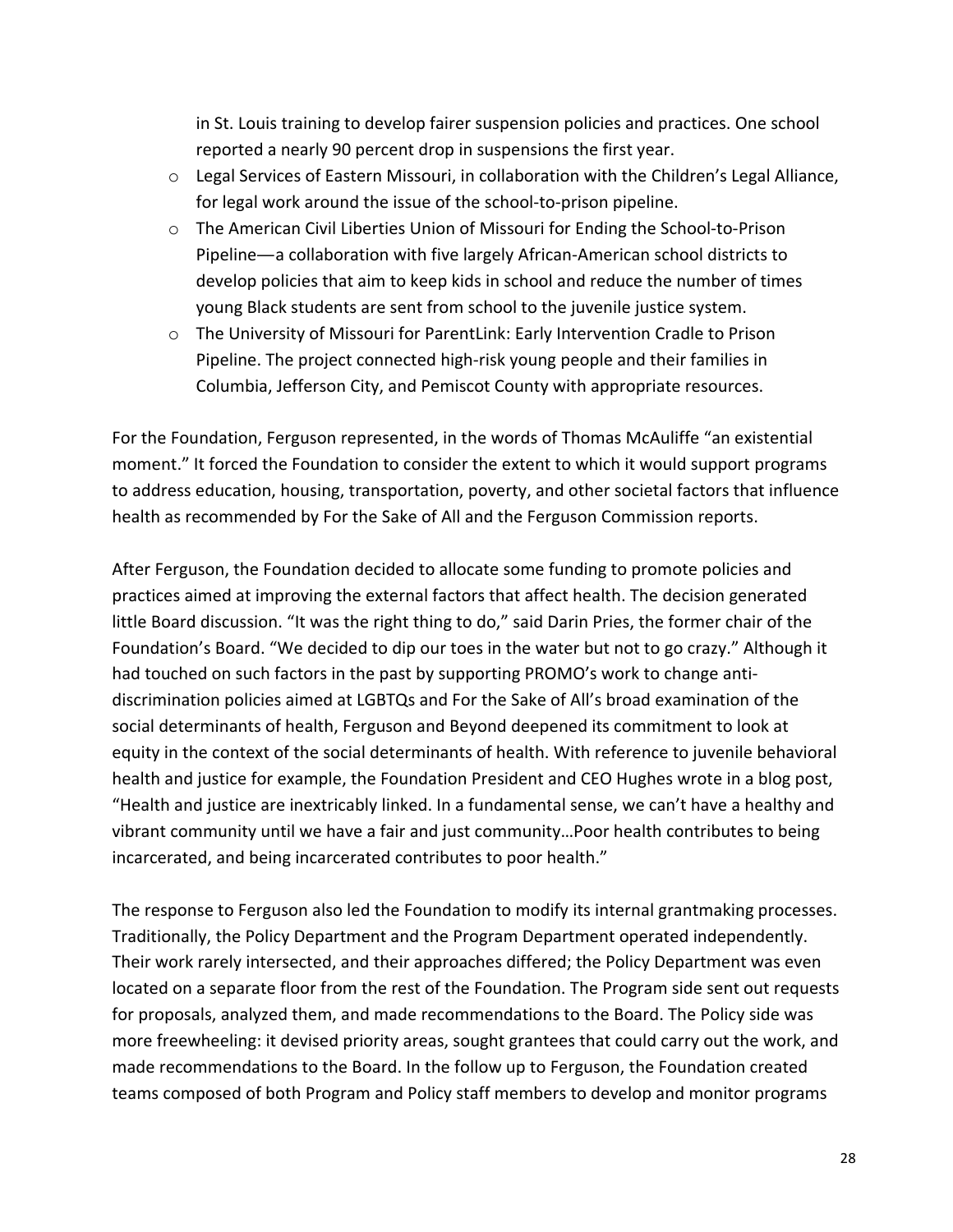under the initiative. "The intent is to have integration exist across the entire organization," said Hughes. "This includes Policy, Program, Finance and Administration, Strategy, and Strategic Communications."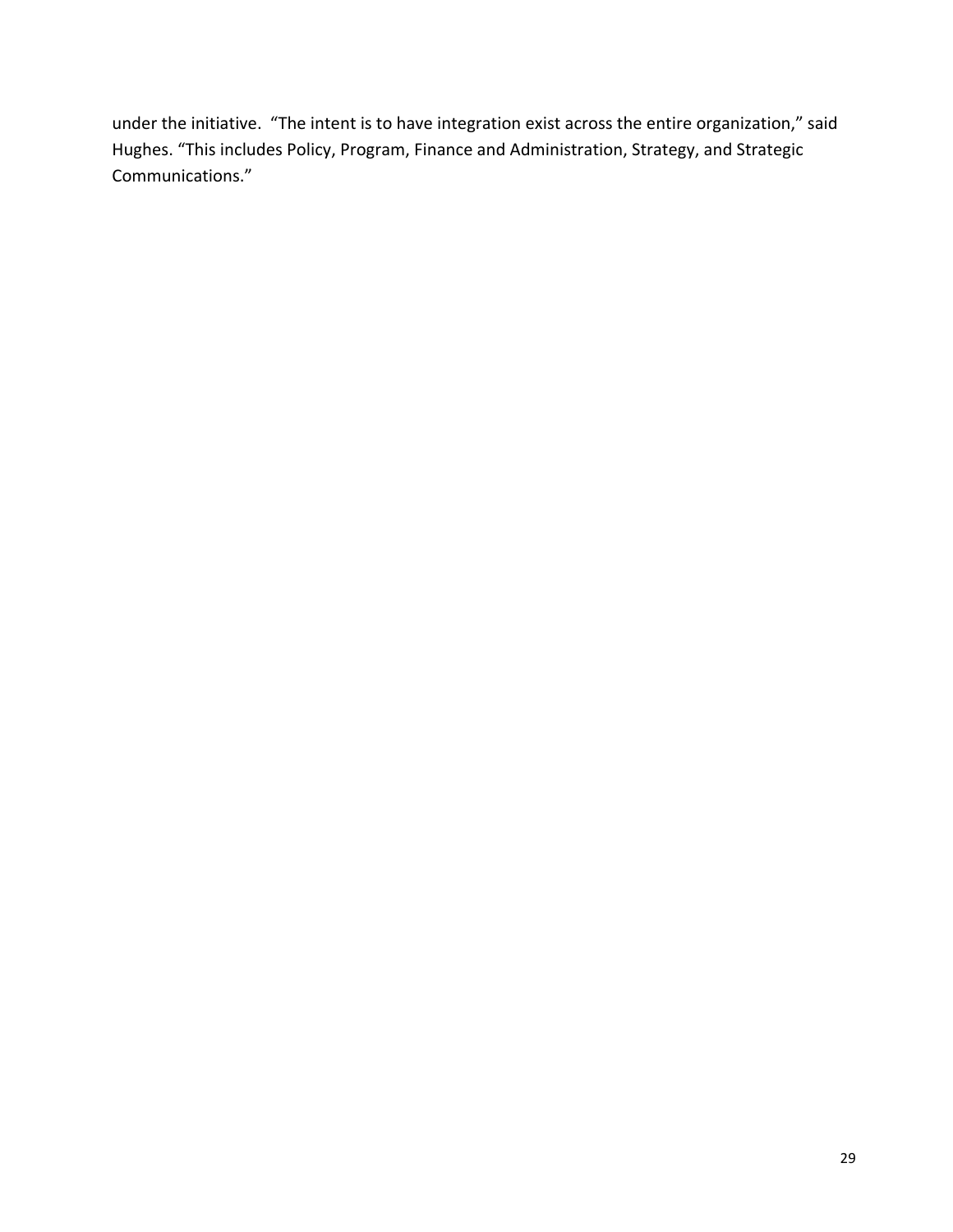# <span id="page-29-0"></span>**Chapter 6. Emergency Medical Care: Time-Critical Diagnosis**

In the Foundation's earliest days, the staff noticed it was receiving a lot of requests for ambulances. This led the Board to ask whether the Foundation might do some policy work to address the underlying problems in emergency medical care. At roughly the same time, William Jermyn, an emergency physician at Barnes-Jewish Hospital, was actively promoting the idea of developing a better system to handle emergencies involving heart attacks and strokes, where time was of the essence. Jermyn had in mind a system modeled on trauma care that had long been in place in Missouri, where ambulances took people with traumatic injuries to the hospital with the capability to care for them. The system Jermyn had in mind, called Time-Critical Diagnosis (TCD), would have been a dramatic change from the one then in place where ambulances took people suffering strokes and heart attacks to the nearest hospital.

Using Foundation funds and under Jermyn's leadership (he was named the Medical Director of Emergency Medical Care Services in the Department of Health and Senior Services), a roughly 400-person task force, representing hospitals, physicians, emergency care specialists, and clinics, was formed to determine what to do and how to do it. "The idea of creating a TCD system was daunting. We had no playbook. Only a few states had such a system," said Kelly Ferrara, a communications specialist then with the Vandiver Group, who organized and oversaw the task force meetings. "We ended up breaking the coalition into three working groups—stroke, heart attack, and transport—each led by an expert in the area." The task force was not an easy one to manage. "I had to remind members that they were not representing their home organizations but rather people in the back of an ambulance needing care quickly," Ferrara recalled.

Over the course of 2005 and into 2006, the coalition reached a consensus that the two highest priority time-critical emergencies were stroke and STEMI (short for ST-Elevation Myocardial Infarction, the term cardiologists use to describe a classic heart attack where an artery is clogged) and that the key was developing a transport system in which ambulances would take patients to a hospital that could offer the appropriate level of care: from level 1, where full care was available from an experienced team that could be assembled quickly day or night, to level 4 centers, often located in rural areas, with fewer capabilities. "The right care, at the right time, at the right place," Jermyn phrased it.

In 2006, the Department of Health and Senior Services and coalition members drafted a plan for a coordinated system of emergency medical care. The following year, Governor Blunt approved draft legislation that needed to be passed by the General Assembly for TCD to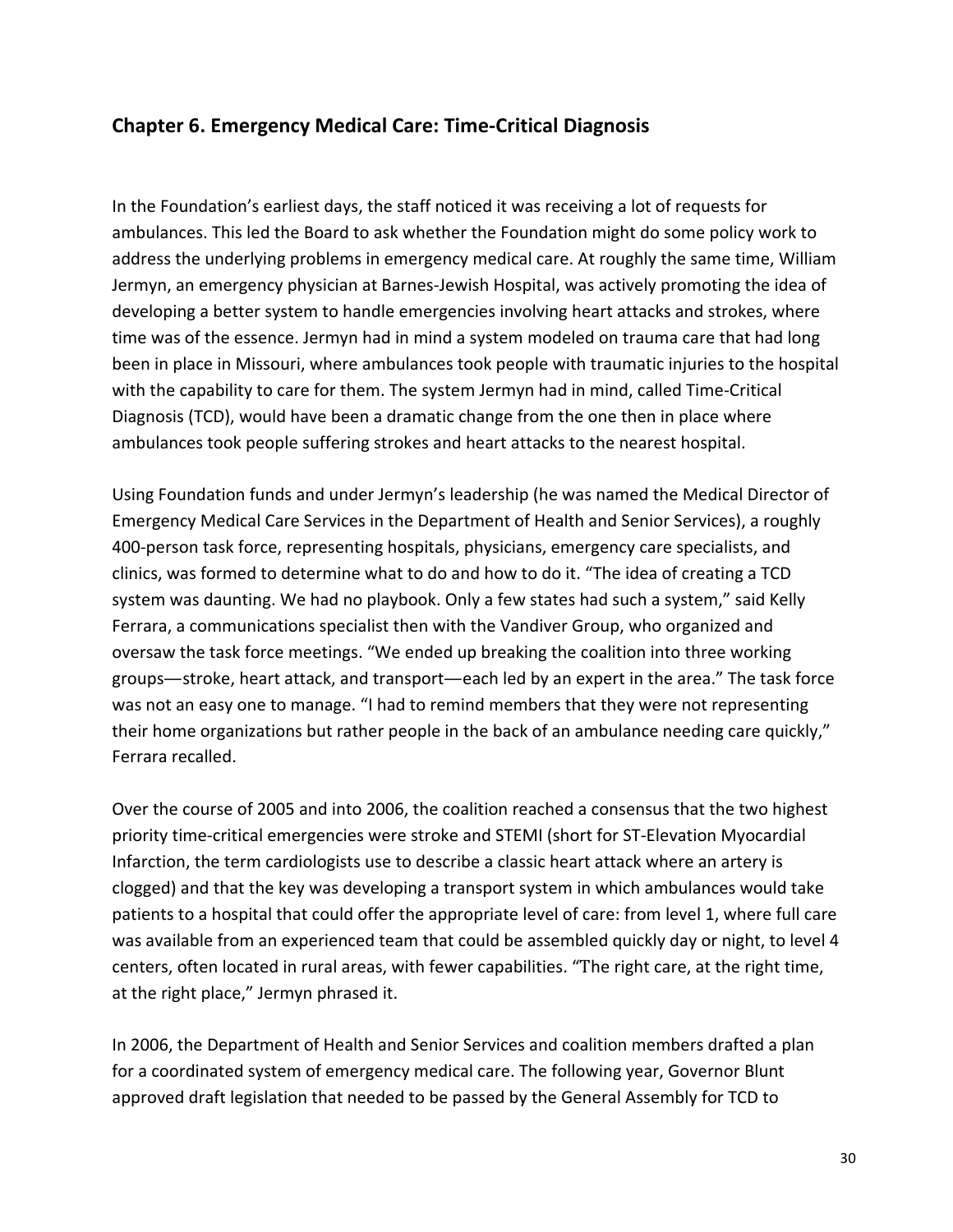become a reality. But who would approach the legislators and find a sponsor for the bill? The Foundation could not do it, since it was prohibited from lobbying for a specific bill. In the end, Jermyn and leaders of the coalition made contact with legislators. Penman & Winton composed informational material. On the last day of the legislative session in May 2008, the General Assembly unanimously passed House Bill 1790 authorizing establishment of the TCD. Sadly, Jermyn died shortly before the bill was passed. The Governor signed the bill into law in July 2008.

In May 2011, Samar Muzaffar, a critical care physician with a master's degree in public health, became the Medical Director of Emergency Medical Care Services of the Department of Health and Senior Services. She led the time-consuming and difficult process of developing the regulations to establish and implement the new system, appointing two statewide task forces that made recommendation on how to establish the TCD system and holding statewide and regional consultations. "What we did was model the stroke [and later the STEMI] system after the trauma system," Muzaffar said. "We used research to determine what capabilities a level 1, 2, 3, and 4 center must have. Individual hospitals decided if they wanted to be a certain level, and they applied to the Department of Health and Senior Services." STEMI regulations went into effect in July 2013, stroke regulations in February 2018.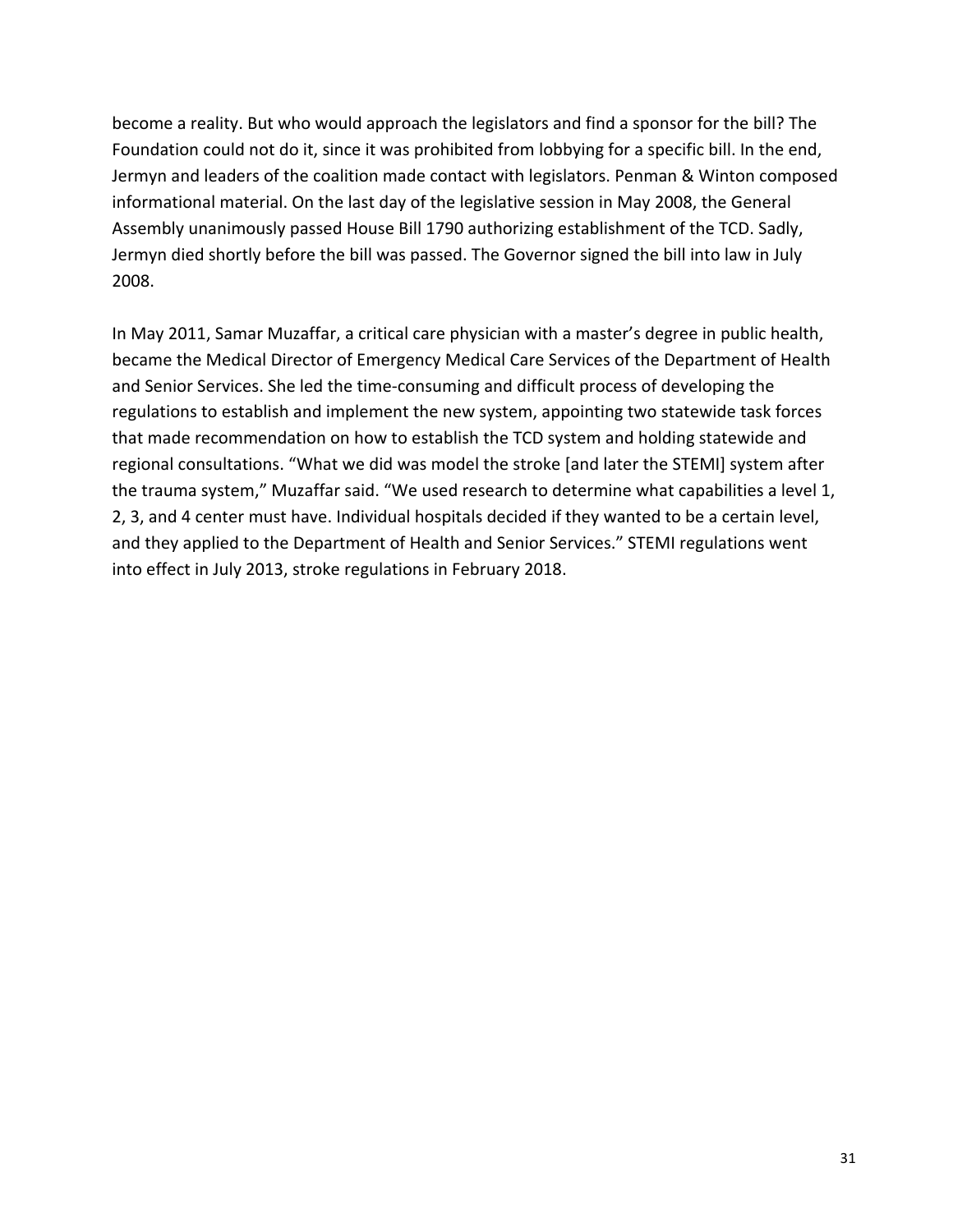# <span id="page-31-0"></span>**Chapter 7. Policy Components of Other Foundation Programs**

Although the Foundation now encourages the incorporation of policy into it programmatic work and is emphasizing inter-departmental collaboration, it is hardly uncharted territory. The Foundation's tobacco-control effort offers a prime example, as, to a lesser extent, does its program to combat childhood obesity.

### *The Tobacco Control and Prevention Initiative*

The Foundation's first long-term targeted initiative was a nine-year, \$40 million program to reduce smoking in Missouri. Approved in late-2003, the Tobacco Control and Prevention Initiative (TCPI) aimed, in large part, at bringing about policy changes at the local level changes such as raising the cigarette tax or requiring smoke-free workplaces. At the time the Board approved the initiative, Missouri had the nation's third-highest smoking prevalence and one of the lowest tobacco-tax rates in the country. The government allocated *no* money to tobacco control and prevention, and the state's voters had just defeated an initiative to raise the tax on tobacco. $13$ 

During the TCPI's first years (2004-2006), the Foundation made a series of grants mainly to regional organizations and also to community organizations. The regional grants provided funds for broad-based programs and collaboratives with established community-based programs. The regional grantees provided technical assistance to community grantees to increase the reach of their programs throughout the state. The funds could be used to (1) educate Missourians about the importance of increasing tobacco taxes or (2) promote smoke-free workplaces or encourage school-based prevention programs.

In 2007, the Foundation shifted the emphasis of the TCPI away from regional grantees and toward community-based prevention and cessation efforts. "We did a refresh and decided to focus on policy, specifically to raise the price on tobacco products and to create smoke-free environments at the community level," recalled Matthew Kuhlenbeck, the Program Director who oversaw the program, in close collaboration with McAuliffe and Deena Lauver Scotti, who is currently the Foundation's Director of Grants Management.

Between 2007 and 2014, when the last grant ended, the Foundation supported policy changes at the community level through two main approaches: grants targeted specifically at tobacco-

<span id="page-31-1"></span> $<sup>13</sup>$  Missouri voters narrowly rejected three different initiatives to increase the state's tobacco tax, in 2002, 2006,</sup> and 2012.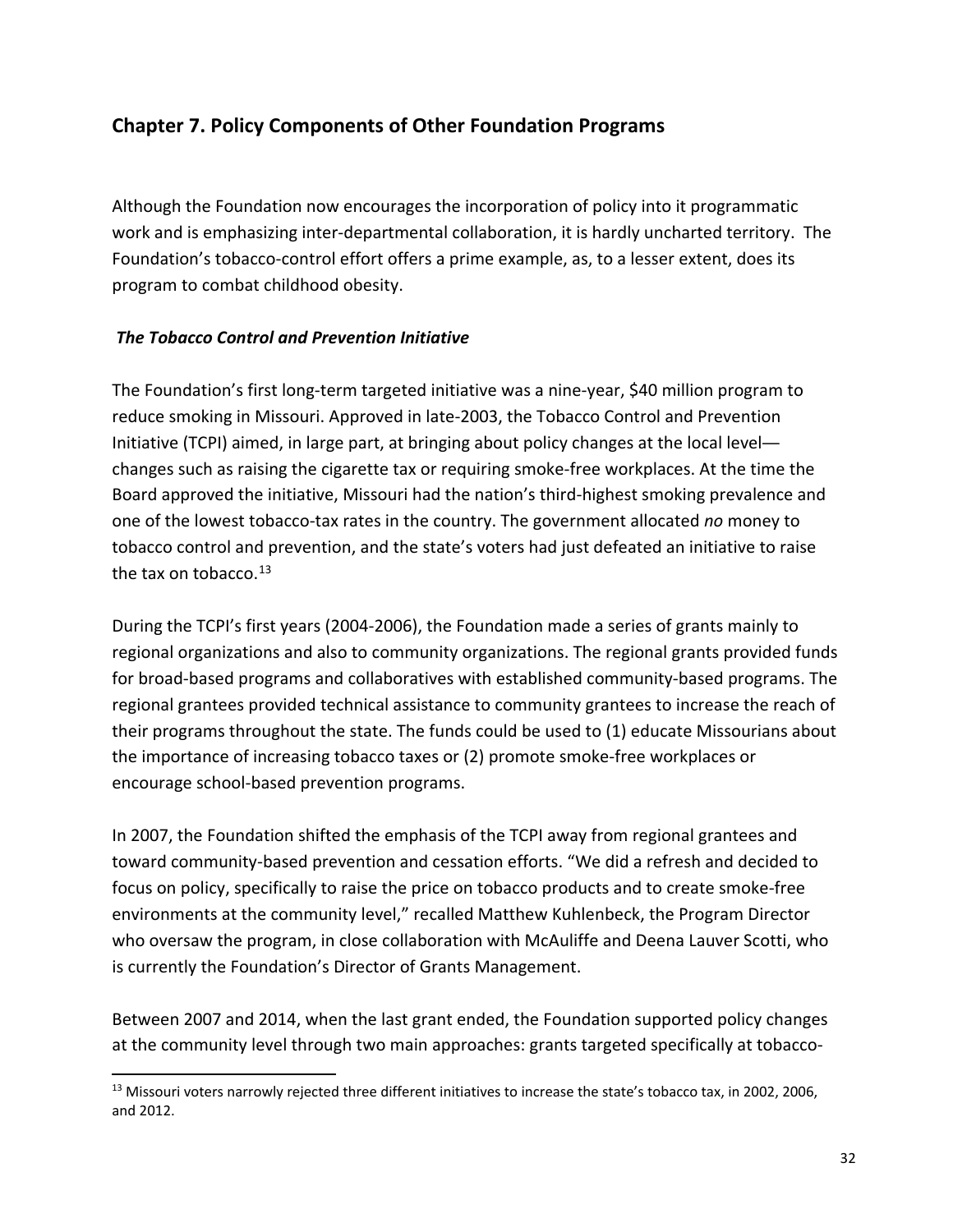<span id="page-32-0"></span>policy changes and grants to encourage grantees to incorporate policy into their work. (In addition, the TCPI supported non-policy elements of the TCPI, such as a telephone quitline.)

What were the results in terms of policy change? An evaluation by Washington University in 2015, after the initiative had ended, concluded, "TCPI grantees…succeeded in assisting with passing 197 policies over the course of TCPI. The policy changes were primarily smoke-free workplace policies, but included school and cessation-related policies as well. Out of the 197 tobacco-related policies passed, 17 were community-wide smoke-free policies." The evaluation went on to find that because of these, 42 percent of the state's population was protected by a smoke-free policy. Smoking in the state decreased at a significantly faster rate than it did nationally. In 2010, there were 124,000 fewer smokers than there were in 2004. "The TCPI has been one of the most important public health initiatives during the last decade in Missouri," the evaluation concluded.

With the TCPI, the Foundation, and the State of Missouri, reaped the benefit of an early decision to target an important health issue and to commit resources to it over a long period of time. The Foundation maintained its strategic focus, while making tactical changes during the course of the initiative. The TCPI was, in many ways, a precursor of the Foundation's recent strategy to seek policy change at the community level rather than to attempt major policy change at the state level. It was also an early example of an internal strategy the Foundation is now returning to: encouraging collaboration among the staff of its various departments.

### *Healthy Schools Healthy Communities*

The Healthy Schools Healthy Communities Initiative was similar to the TCPI in that it sought to encourage policy changes at the local level, but unlike it in not employing a partnership between the Policy and Program Departments. To reduce childhood obesity, the Healthy Schools Healthy Communities Initiative promoted policy changes in the thirty-two school districts and communities with which it worked.

Deidre Griffith, the Program Director responsible for Healthy Schools Healthy Communities, observed that the policy changes relate to better nutrition or more physical activity, or both. School district wellness coordinators—often physical education teachers or nurses—are the ones who drive policy change. Policies adopted so far include serving healthier school meals; banning junk food and sugary sodas; increasing physical education; moving recess to before lunch; upgrading playgrounds; improving walking trails; and developing school wellness policies—to name just some. In 2016 alone, the program reported 252 policy, practice, or environmental changes.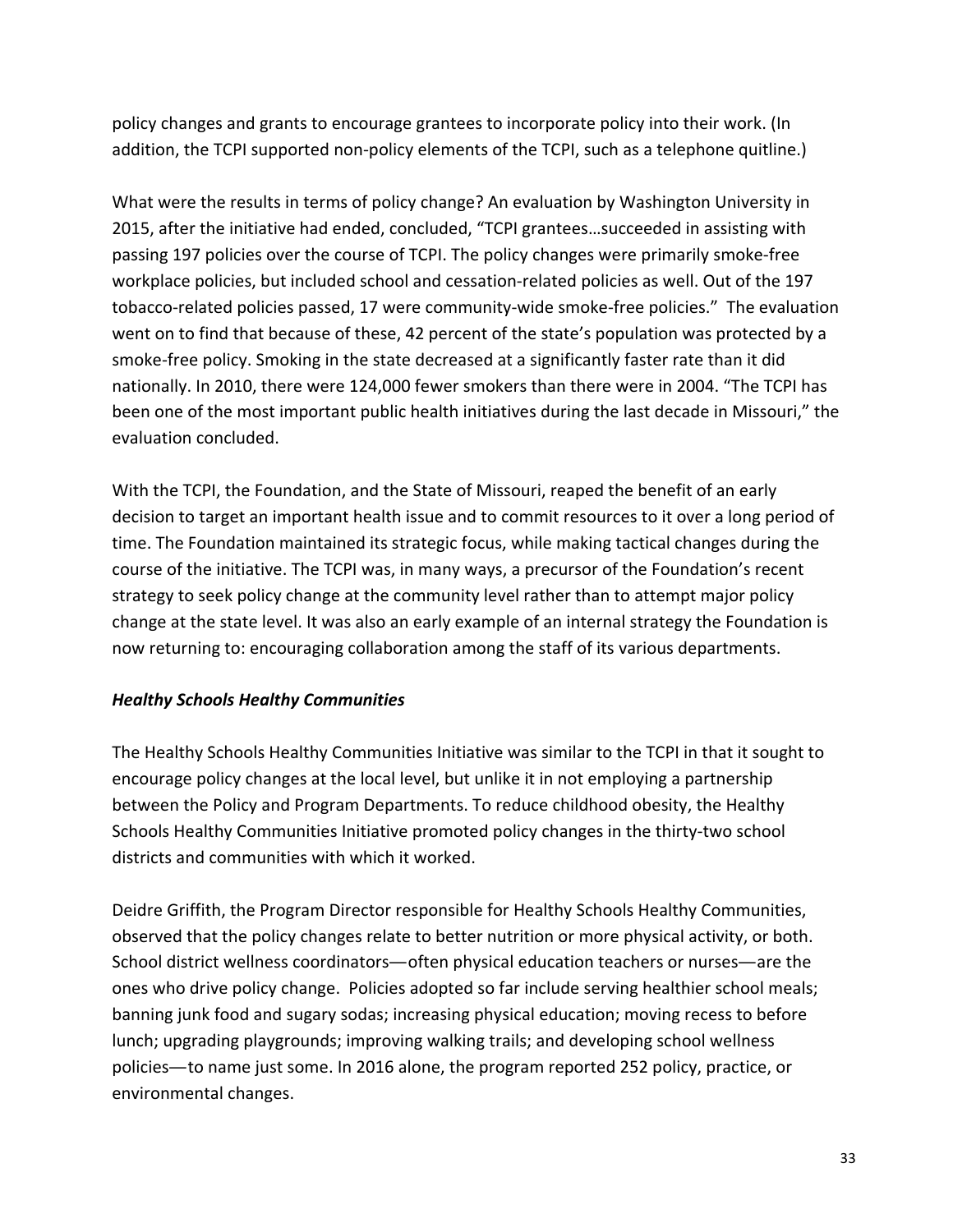# <span id="page-33-0"></span>**Chapter 8. Closing Observations**

This review of the Foundation's efforts to improve health policy in Missouri leads to some observations about the Foundation's policy work, the challenges that it faced, and how effective it has been overall.

#### *Policy Work*

The early Foundation Board showed foresight in making policy a priority and setting aside a specified percentage of its payout—5 percent initially—for policy initiatives. The Board could easily have taken a safer route of supporting community organizations in their good work or conducting noncontroversial research. Rather, the Board recognized that policy change was an effective way to improve the health of large number of Missourians, and it reserved a small percentage of its payout for that purpose. Beginning in 2013, the level devoted to policy activities was increased to 10 percent, where it remained through 2016. In 2017, the Board eliminated a set percentage for health policy, instead determining an amount based on the planned activities and how they fit with other Foundation priorities.

The Foundation has been consistent in maintaining its policy priorities. From the very beginning, increasing health insurance coverage and improving health equity have been its twin goals. Other goals have come and gone, but these two have remained constant. This consistency has allowed the Foundation to focus its efforts over time. Similarly, the Foundation has been consistent in its support of grantees with a strong record of effectiveness. It first funded MOHEC in 2006, for example, and has awarded grants to researchers at Washington University and St. Louis University dating back to 2004. Additionally, its senior staff has been in place for a long time: Ryan Barker since 2002 and Thomas McAuliffe since 2005. This is particularly important in the policy arena, where it takes time to establish trust and credibility and where relationships and experience can be keys to success.

Although the Foundation has pursued its strategic goals with steadfast determination, it has been flexible in adapting its tactics. After Ferguson, for example, the Foundation shifted the emphasis of its equity work and gave more attention to racial justice—supporting the Ferguson Commission and the Ferguson and Beyond projects that followed. Another example of its tactical flexibility is the decision to offer training to Republican House members selected by the Speaker when it became clear that nothing was going to move in the legislature without Republican support.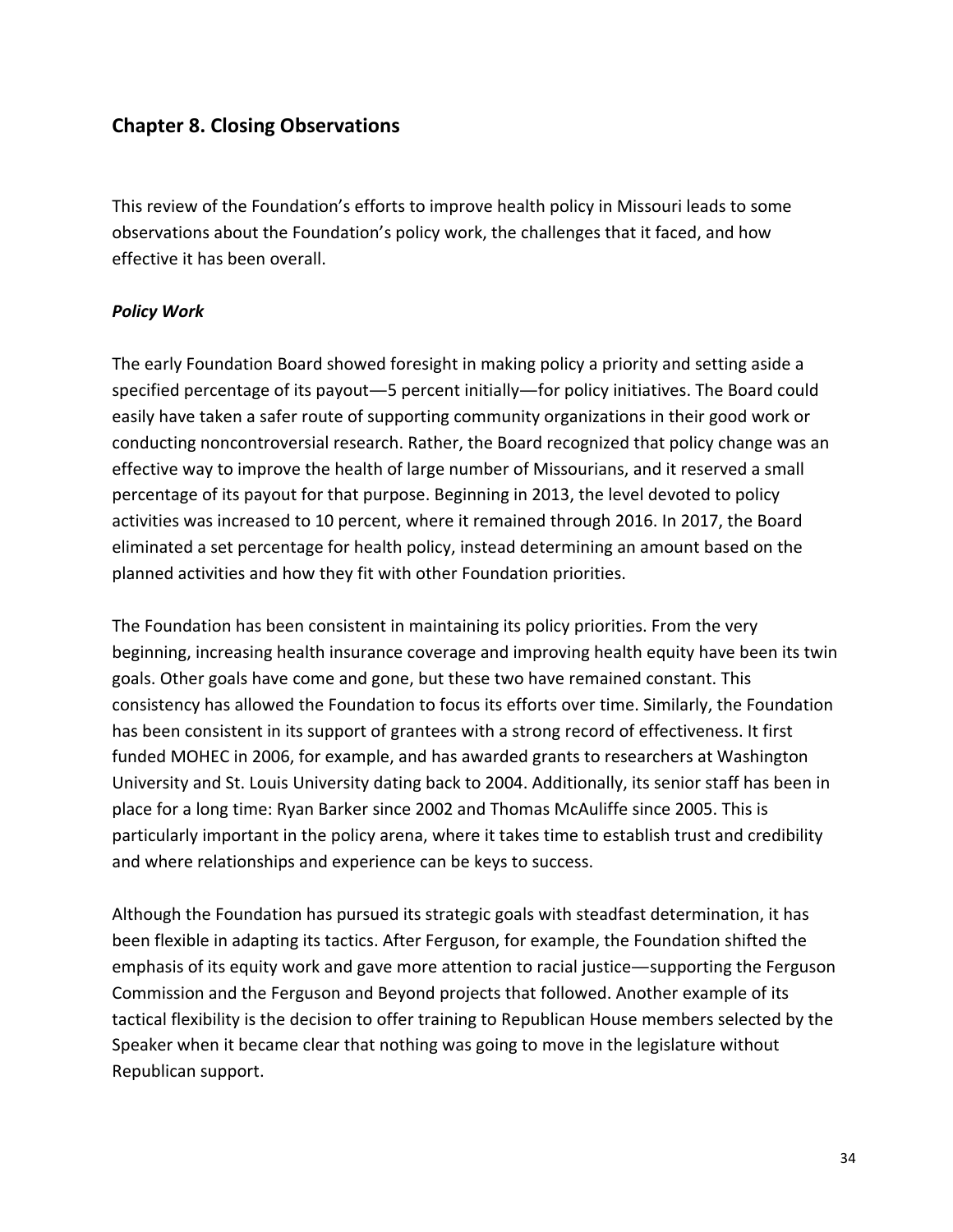With regard to internal organization, from the beginning, the Policy Department was a quasiindependent unit, physically isolated from the rest of the organization. In contrast to the Program staff, which relied on a formal request-for-proposal process, the Policy staff looked for grantees that would be able to help it achieve its goals and funded them without going through the same administrative processes. (The tobacco policy work proved to be the exception, as Policy, Program, and Grants Administration staff members worked in partnership.) This has changed somewhat over the past few years. Although the Policy Department maintains its relative independence and its designated budget, its staff and that of the Program Department now collaborate more frequently.

### *Challenges*

Created at a time when the state was moving from purple to bright red, the Foundation has faced the challenge of maintaining its core principle of advancing policies to provide health insurance coverage for all Missourians in a challenging political environment. From the outset, the Foundation decided that the best way to be effective would be to establish itself as a nonpartisan source of reliable information on health care—one that would be trusted by lawmakers on both sides of the aisle. This required the foundation to walk a fine line: being fact-based and impartial enough to gain the respect of Republicans in the General Assembly while still upholding its core principles. By all accounts, the Foundation has succeeded in walking the line.

In its policy work, the Foundation faced other challenges as well:

- How much attention to give the social determinants of health. This became an issue after Ferguson, when the Foundation decided to give limited financial support to areas such as housing and transportation. Some say the Foundation devoted too much to social determinants; others believe it devoted too little. This is an issue that foundations around the country are grappling with, and there is no clear right answer.
- When to reach for hard-to-achieve big policy wins and when to try for smaller, easier-toachieve gains. When it became clear that the legislature was not going to expand Medicaid, which would have been a big policy win, the Foundation turned to something that was likely to be easier to achieve—restoring some of the cuts made to Medicaid in 2005. Some interviewees questioned whether the Foundation should have given up on Medicaid expansion earlier; others argue that it should never give up—that it's a matter of principle, no matter how quixotic. The Foundation has taken a middle path: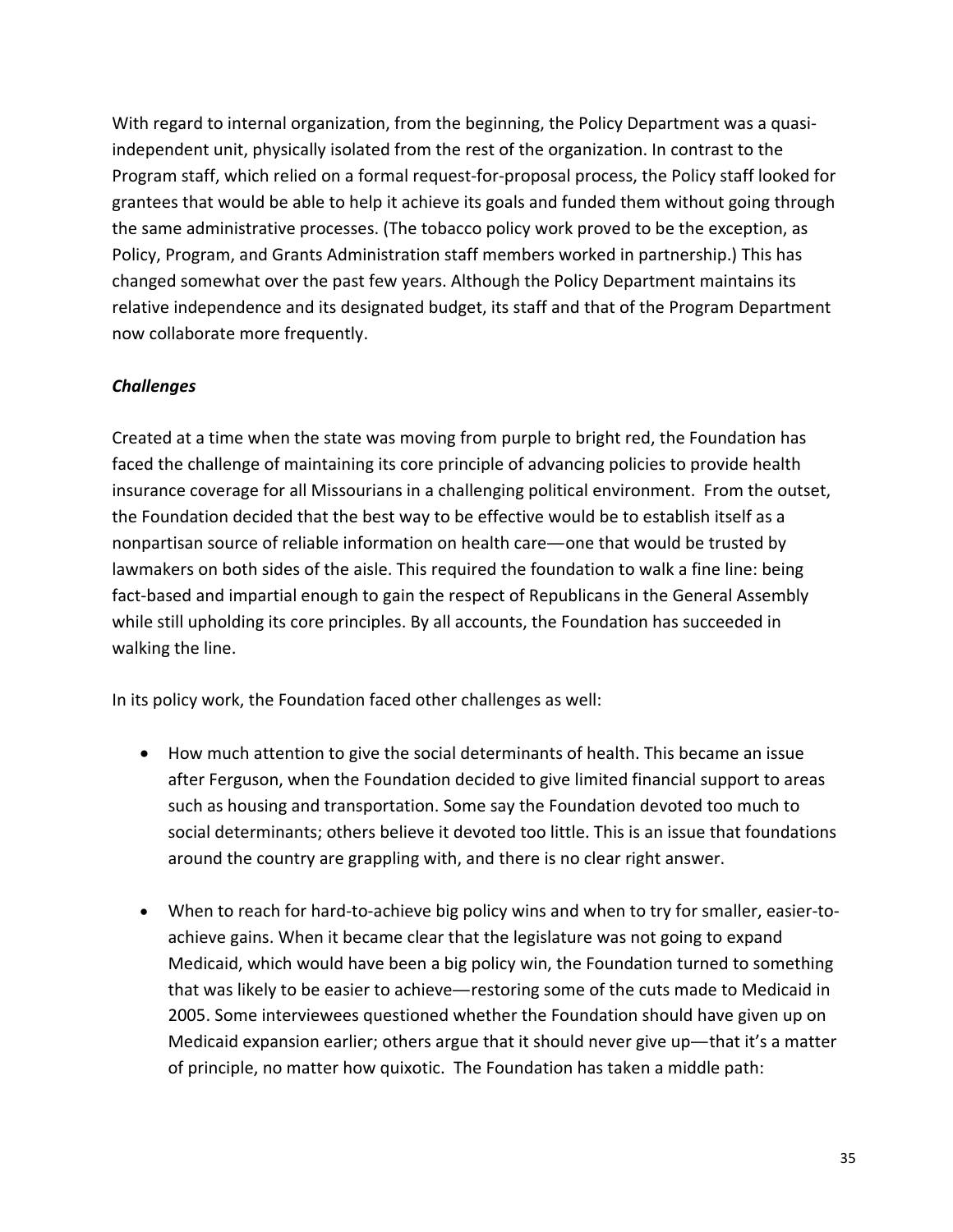continuing to strive for health insurance coverage for all Missourians while at the same time funding advocates focused on restoring Medicaid cuts.

• Clearly articulating what the Foundation hoped to accomplish in its efforts to bring about health equity. This is in part because health equity is somewhat difficult to define. Does it mean everybody should have the same opportunity or the same results? Is "increasing health equity" the same as "reducing health disparities?" Is it different from "health equality?" Or is it simply introducing and enforcing anti-discrimination policies? Moreover, isn't equity infused in all of the Foundation's work to help underserved people in Missouri? The Foundation has grappled for many years with this challenge and has adopted different approaches: providing trustworthy information about disparities; training and coalition-building through MOHEC; promoting institutional antidiscrimination policies through PROMO Fund; and improving the social factors that affect health through Ferguson and Beyond. This is a challenge that transcends any single foundation working in the area.

# *Effectiveness*

In terms of effectiveness, interviewees were nearly unanimous in pointing to two areas: (a) helping people enroll in the Missouri Marketplace and (b) becoming a reliable source of nonpartisan information through research and publications. Although not mentioned as frequently, the Foundation's work to develop a coordinated emergency medical system for stroke and heart attack victims (Time-Critical Diagnosis), restore Medicaid adult dental benefits and a state Dental Director, reduce smoking in Missouri through local policy changes, and address discrimination against LGBTQ Missourians also deserve to be recognized as achievements.

It is difficult to measure the impact of a Foundation's policy work under any circumstances. At the most basic level, establishing causality is nearly impossible; multiple factors, many of them beyond a foundation's control, can lead to or hinder policy change. Determining cause and effect is even more difficult when a foundation is prohibited from lobbying and must remain one step away from those who shape or enact laws. It is possible to demonstrate that a foundation's actions *contributed* to policy change; it is a leap to *attribute* policy change to a foundation. That said, Missouri Foundation for Health has proven to be an important force for promoting policies to improve the public's health in a difficult political and social environment.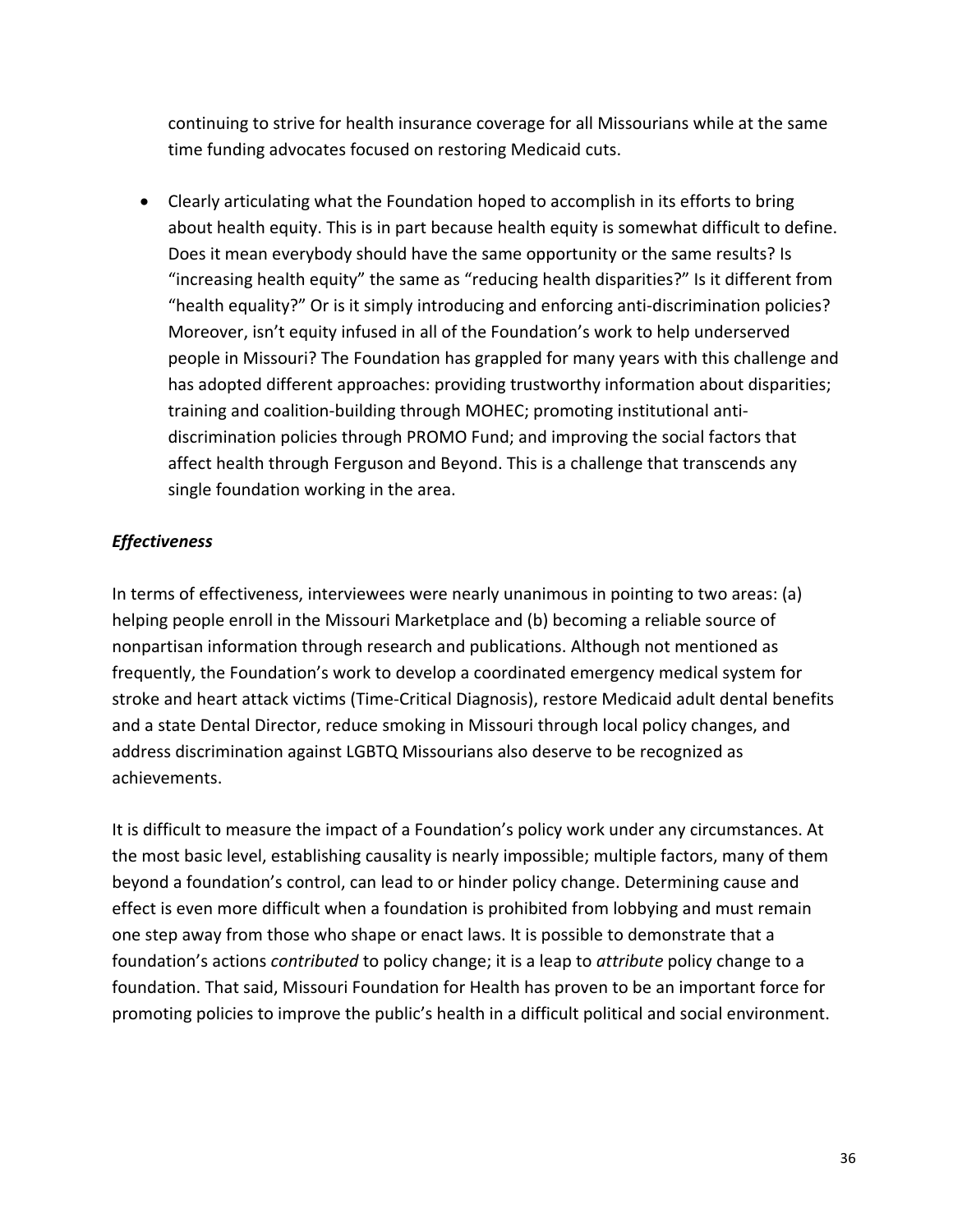#### **Appendix: List of People Interviewed**

#### <span id="page-36-0"></span>**Board and CAC Members, Past and Present**

Brenda Battle Joan Bray Connie Cunningham Joel Ferber Wayne Goode Mike Peters Joseph Pierle Darin Pries Steve Pu Steve Renne Will Ross Aimee Wehmeier

#### **Staff Members, Past and Present**

Ryan Barker Lyndsey Wilbers Cavender Kristy Klein Davis Stacy Easterling Deidre Griffith Kathleen Holmes Robert Hughes Nancy Kelley James Kimmey Matt Kuhlenbeck Alexandra Rankin Jessi LaRose Thomas McAuliffe Sarah Morrow Deena Lauver Scotti Sarah Smith Courtney Stewart Rosalyn Crain Tinnin

#### **Beyond the Foundation**

Jen Bersdale, Missouri Health Care for All Amy Blouin, Missouri Budget Project Kelly Ferrara, StratCommRx Dwight Fine, Consultant Gary Harbison, Missouri Coalition for Oral Health Stan Hudson, MOHEC